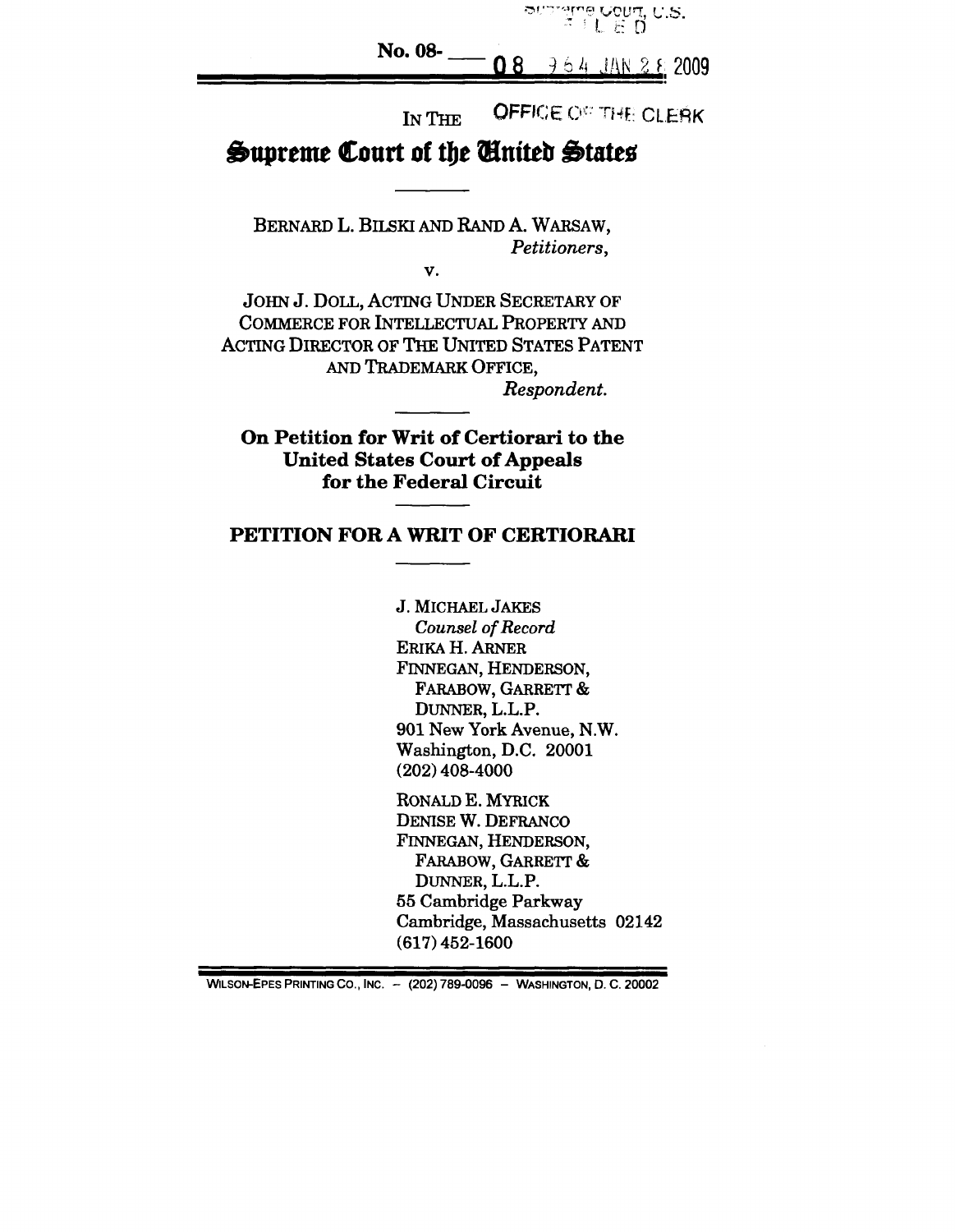### **QUESTIONS PRESENTED**

Whether the Federal Circuit erred by holding that a "process" must be tied to a particular machine or apparatus, or transform a particular article into a different state or thing ("machine-or-transformation" test), to be eligible for patenting under 35 U.S.C. § 101, despite this Court's precedent declining to limit the broad statutory grant of patent eligibility for "any" new and useful process beyond excluding patents for "laws of nature, physical phenomena, and abstract ideas."

Whether the Federal Circuit's "machine-or-transformation" test for patent eligibility, which effectively forecloses meaningful patent protection to many business methods, contradicts the clear Congressional intent that patents protect "method[s] of doing or conducting business." 35 U.S.C. § 273.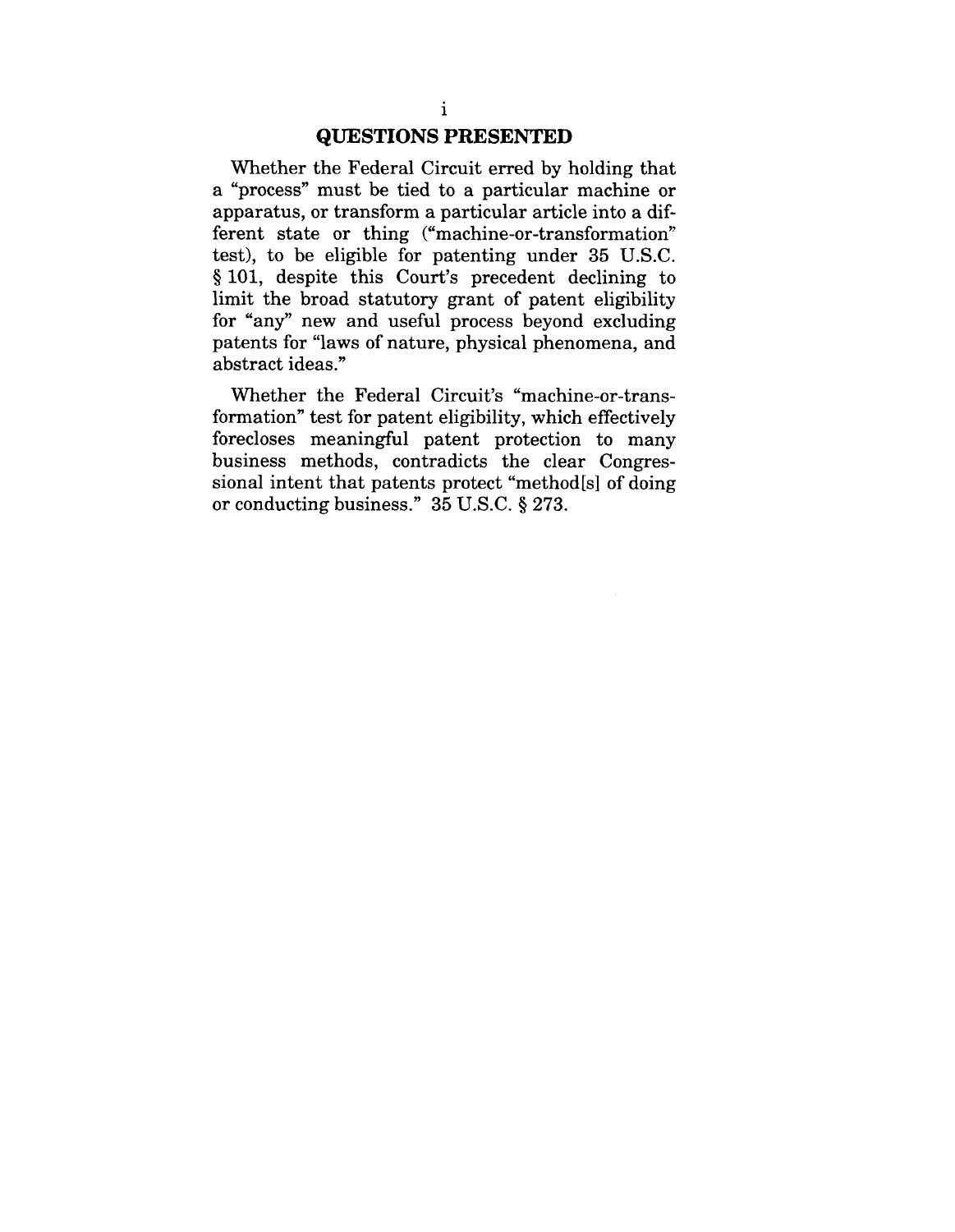#### **PARTIES TO THE PROCEEDING**

Pursuant to Rule 14.1(b), the parties here and in the proceeding in the U.S. Court of Appeals for the Federal Circuit are listed.

Petitioners here and appellants below are Bernard L. Bilski and Rand A. Warsaw. The real party in interest is EQT IP Ventures, LLC.

Respondent here and appellee below is the Under Secretary of Commerce for Intellectual Property and Director of the U.S. Patent and Trademark Office, currently John J. Doll (Acting).

## **RULE 29.6 CORPORATE DISCLOSURE STATEMENT**

All parent corporations and publicly held companies that own 10% or more of the stock of EQT IP Ventures, LLC are: Equitable Resources, Inc.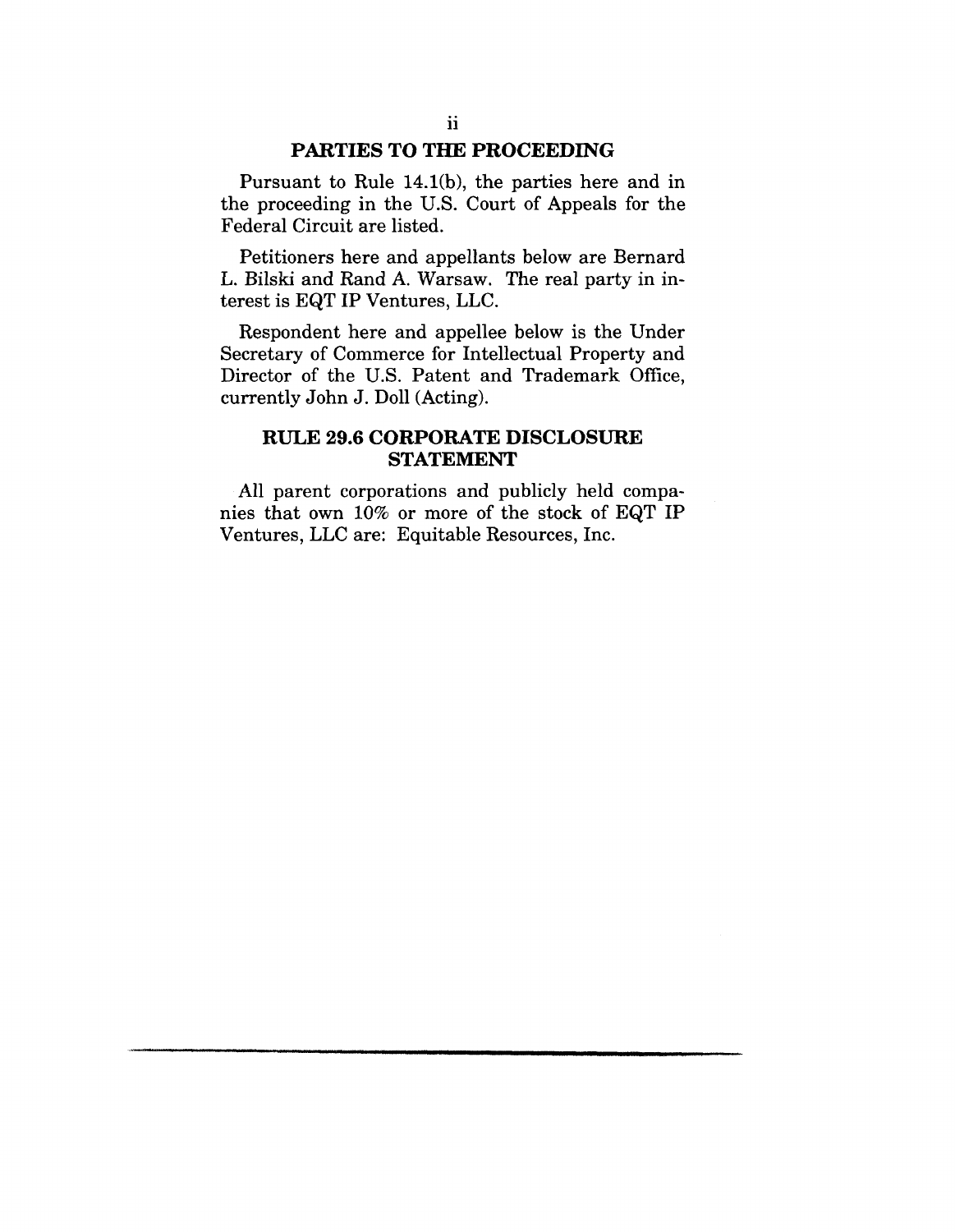## TABLE OF CONTENTS

|                                                                                                                                                                                                                                                                                              | Page |
|----------------------------------------------------------------------------------------------------------------------------------------------------------------------------------------------------------------------------------------------------------------------------------------------|------|
|                                                                                                                                                                                                                                                                                              |      |
| PARTIES TO THE PROCEEDING  ii                                                                                                                                                                                                                                                                |      |
| RULE 29.6 CORPORATE DISCLOSURE                                                                                                                                                                                                                                                               |      |
|                                                                                                                                                                                                                                                                                              |      |
|                                                                                                                                                                                                                                                                                              |      |
|                                                                                                                                                                                                                                                                                              |      |
| STATUTORY PROVISIONS INVOLVED2                                                                                                                                                                                                                                                               |      |
|                                                                                                                                                                                                                                                                                              |      |
|                                                                                                                                                                                                                                                                                              |      |
|                                                                                                                                                                                                                                                                                              |      |
|                                                                                                                                                                                                                                                                                              |      |
| B. Proceedings in the Patent and Trade-                                                                                                                                                                                                                                                      |      |
| C. The Federal Circuit's En Banc Decision11                                                                                                                                                                                                                                                  |      |
| REASONS FOR GRANTING THE PETITION16                                                                                                                                                                                                                                                          |      |
| THE FEDERAL CIRCUIT'S RIGID<br>L.<br>"MACHINE-OR-TRANSFORMATION"<br>CONFLICTS WITH THIS<br><b>TEST</b><br>COURT'S PRECEDENT AND CON-<br>CERT. SHOULD BE GRANTED TO<br>$\Pi$ .<br>THE FEDERAL CIRCUIT<br>PREVENT<br>FROM LIMITING<br><b>PTO</b><br>THE<br>AND.<br>PROCESS PATENTS TO MANUFAC- |      |
|                                                                                                                                                                                                                                                                                              |      |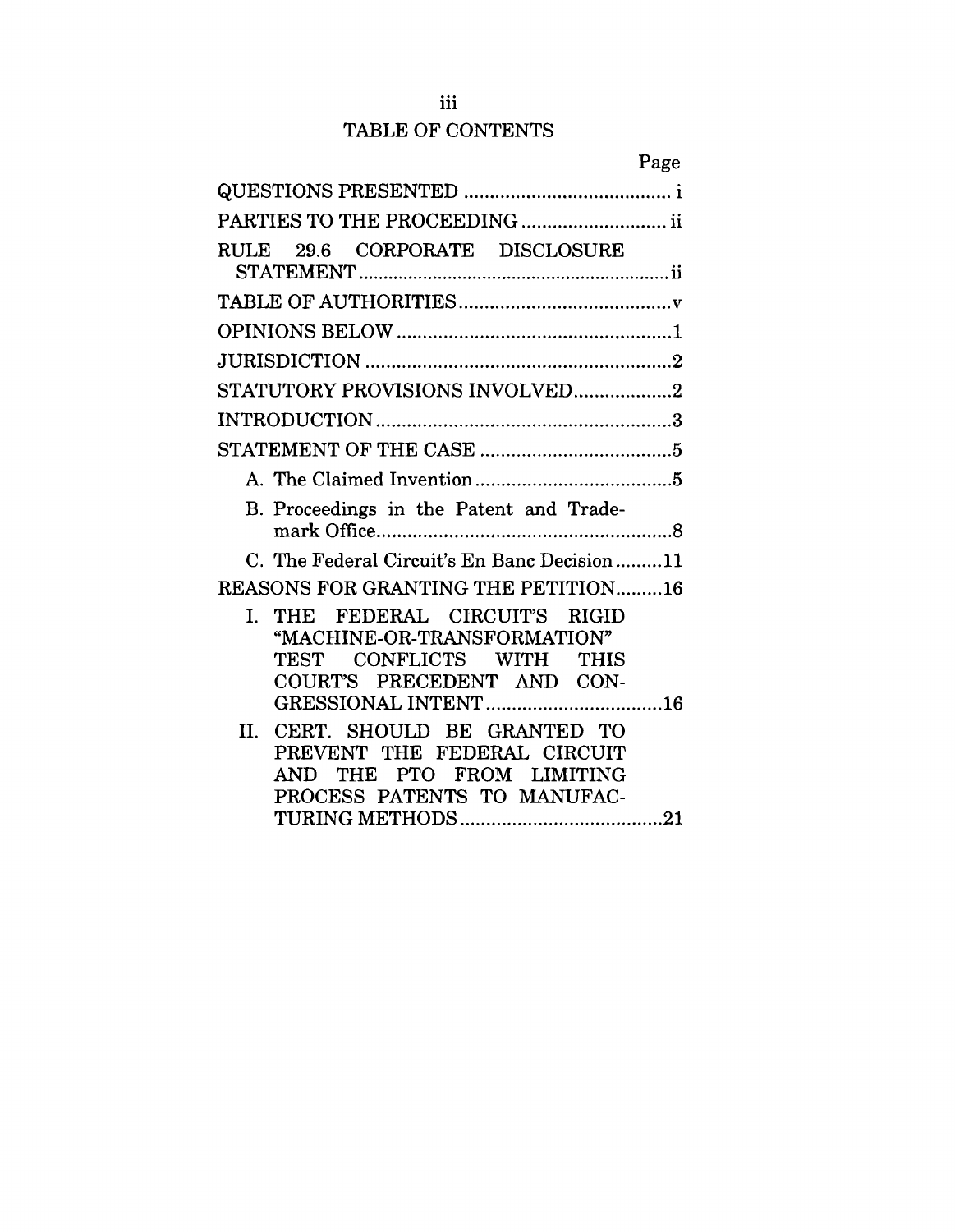# TABLE OF CONTENTS-Continued

| III. INTERPRETATION OF SECTION 101<br>IS A QUESTION OF EXCEPTIONAL<br>IMPORTANCE TO BOTH THE PAT-<br>ENT SYSTEM AND THE NATION'S |  |
|----------------------------------------------------------------------------------------------------------------------------------|--|
| IV. THIS CASE IS A GOOD VEHICLE FOR<br>RESOLVING THE QUESTIONS PRE-                                                              |  |
|                                                                                                                                  |  |
| <b>APPENDIX</b>                                                                                                                  |  |
| A. En Banc Opinion of U.S. Court of Ap-<br>peals for the Federal Circuit (Oct. 30,                                               |  |
| B. Order of U.S. Court of Appeals for the<br>Federal Circuit Granting a Hearing En                                               |  |
| C. Opinion of Board of Patent Appeals and<br>Interferences of the United States<br>Patent and Trademark Office (Sept. 26,        |  |
|                                                                                                                                  |  |
|                                                                                                                                  |  |

iv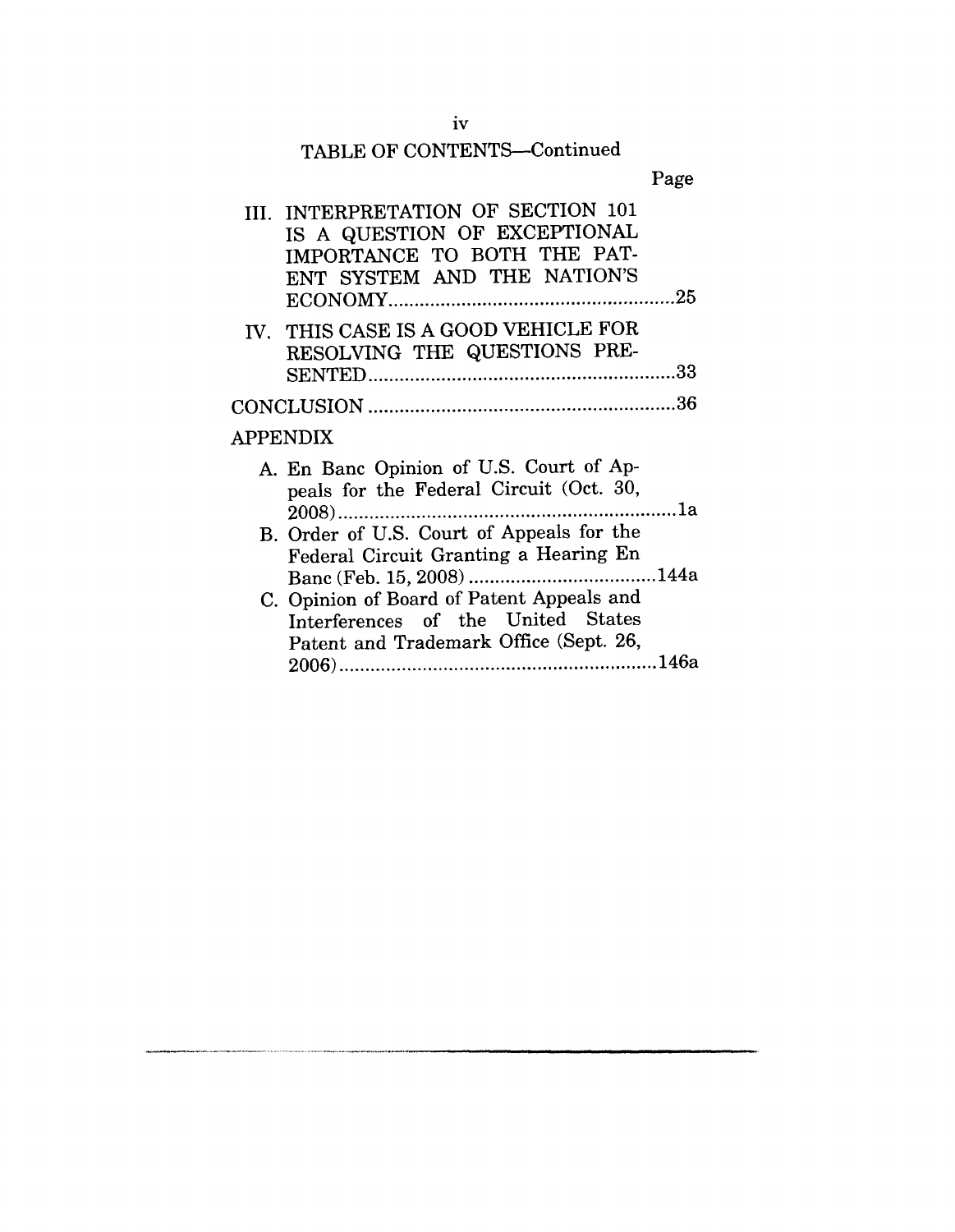| CASES:<br>Page(s)                                                                   |
|-------------------------------------------------------------------------------------|
| AT&T Corp. v. Excel Communications,                                                 |
| Inc., 172 F.3d 1352 (Fed. Cir. 1999)passim                                          |
| In re Alappat, 33 F.3d 1526 (Fed. Cir.                                              |
|                                                                                     |
| Arrhythmia Research Technology, Inc. v.                                             |
| Corazonix Corp., 958 F.2d 1053 (Fed.                                                |
| Cir. 1992)<br>20                                                                    |
| In re Bergy, 596 F.2d 952 (C.C.P.A. 1979)21                                         |
| Classen Immunotherapies, Inc. v. Biogen                                             |
| IDEC, 2008 WL 5273107 (Fed. Cir. Dec.                                               |
| 31                                                                                  |
| In re Comiskey, $\_\_$ F.3d $\_\_$ , 2009 WL                                        |
| 68845 (Fed. Cir. Jan. 13, 2009)                                                     |
| 22, 32, 34, 35                                                                      |
| Diamond v. Chakrabarty, 447 U.S. 303                                                |
| $(1980)$<br>passim                                                                  |
| Diamond v. Diehr, 450 U.S. 175 (1981)passim                                         |
| Festo Corp. v. Shoketsu Kinzoku Kogyo<br>Kabushiki Co., Ltd., 535 U.S. 722 (2002)29 |
| Funk Brothers Seed Co. v. Kalo Inoculant                                            |
|                                                                                     |
| Ex parte Godwin, 2008 WL 4898213                                                    |
|                                                                                     |
| Gottschalk v. Benson, 409 U.S. 63 (1972)                                            |
| 13, 17, 18, 22                                                                      |
| Great A. & P. Tea Co. v. Supermarket                                                |
| 22                                                                                  |
| Lab. Corp. of Am. Holdings v. Metabolite                                            |
| Labs., Inc., 548 U.S. 124 (2006)33                                                  |
| Ex parte Langemyr, 2008 WL 5206740                                                  |
|                                                                                     |
| Ex parte Lundgren, 76 U.S.P.Q.2d 1385,                                              |
| 2004 WL 3561262 (B.P.A.I. 2005)10, 35                                               |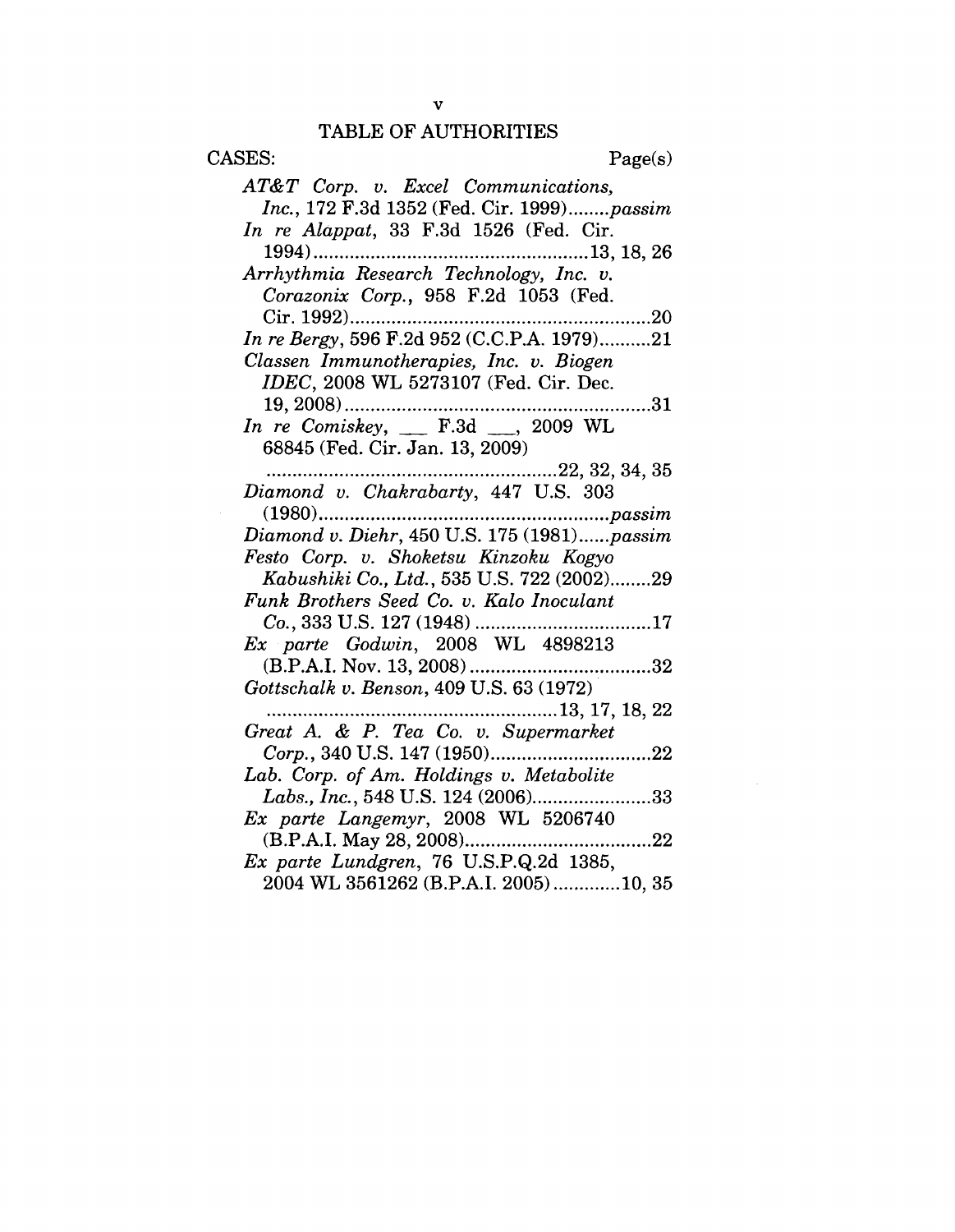## TABLE OF AUTHORITIES-Continued

| Page(s) |
|---------|
|---------|

| $Ex$ parte Noguchi, 2008 WL 4968270           |
|-----------------------------------------------|
|                                               |
| Parker v. Flook, 437 U.S. 584 (1978)          |
|                                               |
| Payne v. Tennessee, 501 U.S. 808 (1991)28, 29 |
| Prometheus Labs., Inc. v. May Collabora-      |
| tive Srvs., No. 2008-1403 (Fed. Cir. July     |
|                                               |
| $Ex$ parte Roberts, 2008 WL 2754746           |
|                                               |
| State Street Bank & Trust Co. v. Signature    |
| Financial Group, Inc., 149 F.3d 1368          |
|                                               |
| United States v. Dubilier Condenser Corp.,    |
|                                               |
| Warner-Jenkinson Co. v. Hilton Davis          |
| Chemical Co., 520 U.S. 17 (1997)29            |
| Ex parte Wasynczuk, 2008 WL 2262377           |
|                                               |

## STATUTES: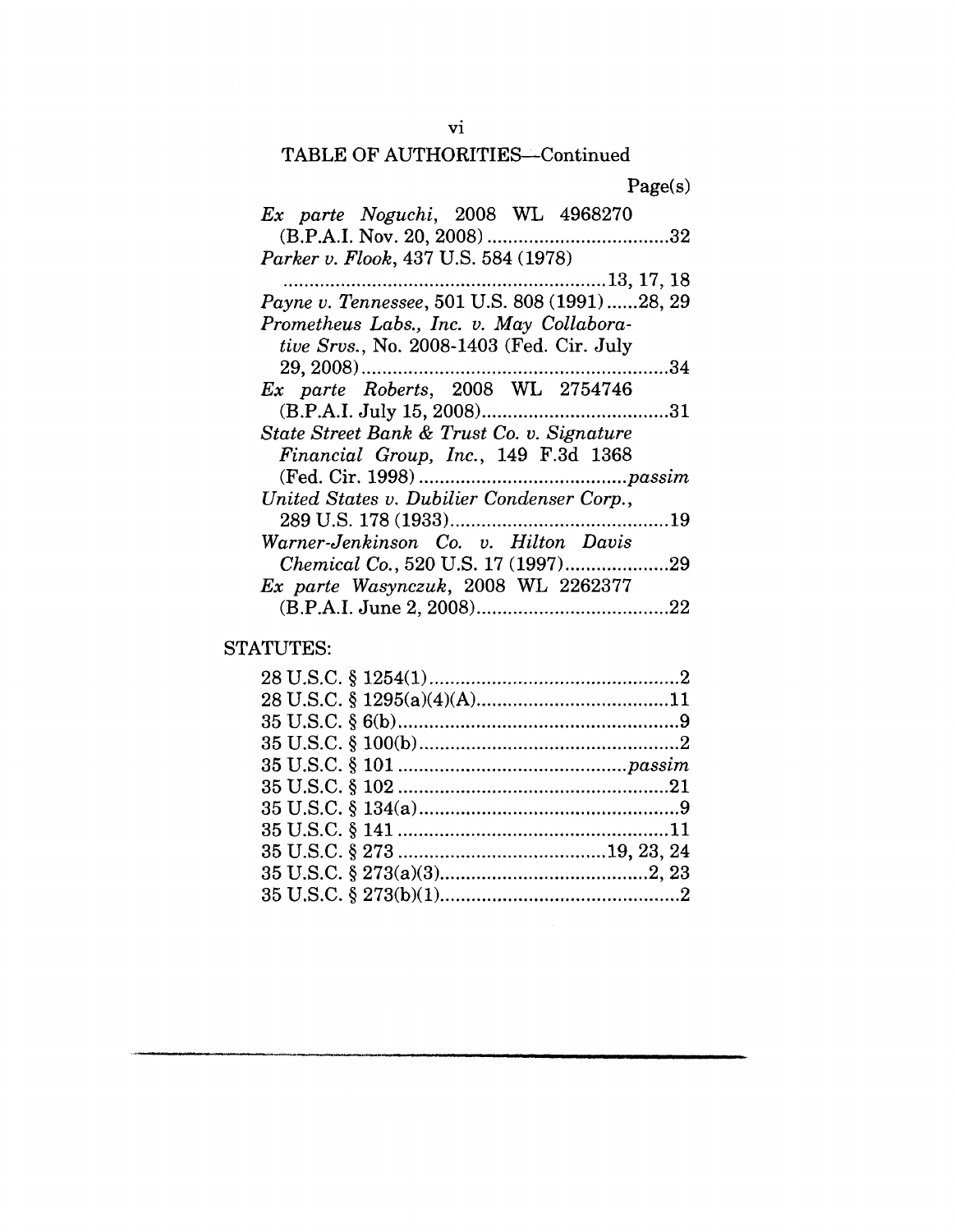TABLE OF AUTHORITIES-Continued LEGISLATIVE HISTORY: Page(s) 145 Cong. Rec. S14696-03, S14717 (daily ed. Nov. 17, 1999) .................................19, 23, 24 H.R. 1332, 107th Cong. (2001) ............................24 H.R. 5299, 108th Cong. (2004) ............................24 H.R. 5364, 106th Cong. (2000) ............................24 **H.R. REP.** NO. 82-1923 (1952) .............................16 S. REP. No. 82-1979 (1952), *as reprinted in* 1952 U.S.C.C.A.N. 2394, 2399 .........................16 OTHER AUTHORITIES: JOHN GANTZ, ENABLING TOMORROW'S INNOVATION: AN IDC WHITE PAPER AND BSA CEO OPINION POLL (Oct. 2003) .........28, 31 Interim Guidelines for Examination of Patent Applications for Patent Subject Matter Eligibility, 1300 Off. Gaz. Pat. & Trademark Office 142 (Nov. 22, 2005) ............10 SOO JEONG KIM ET AL., U.S. DEP'T OF COM., ANNUAL INDUSTRY ACCOUNTS: SURVEY OF CURRENT BUSINESS (Dec. 2008) .................27, 28 Jeffrey R. Kuester & Lawrence E. Thompson, *Risks Associated with Restricting Business Method and E-Commerce Patents,* 17 GA. ST. U. L. REV. 657 (2001) ..............27 Edwin Lai, *Intellectual Property Protection in a Globalizing Era: Insights from the Federal Reserve Bank of Dallas,* ECONOMIC LETTER, Vol. 3, No. 3 (Mar. 2008) .................................................................25 SOFTWARE & INFO. INDUS. ASS'N, SOFTWARE AND INFORMATION: DRIVING THE GLOBAL KNOWLEDGE ECONOMY (2008) ..........................30

vii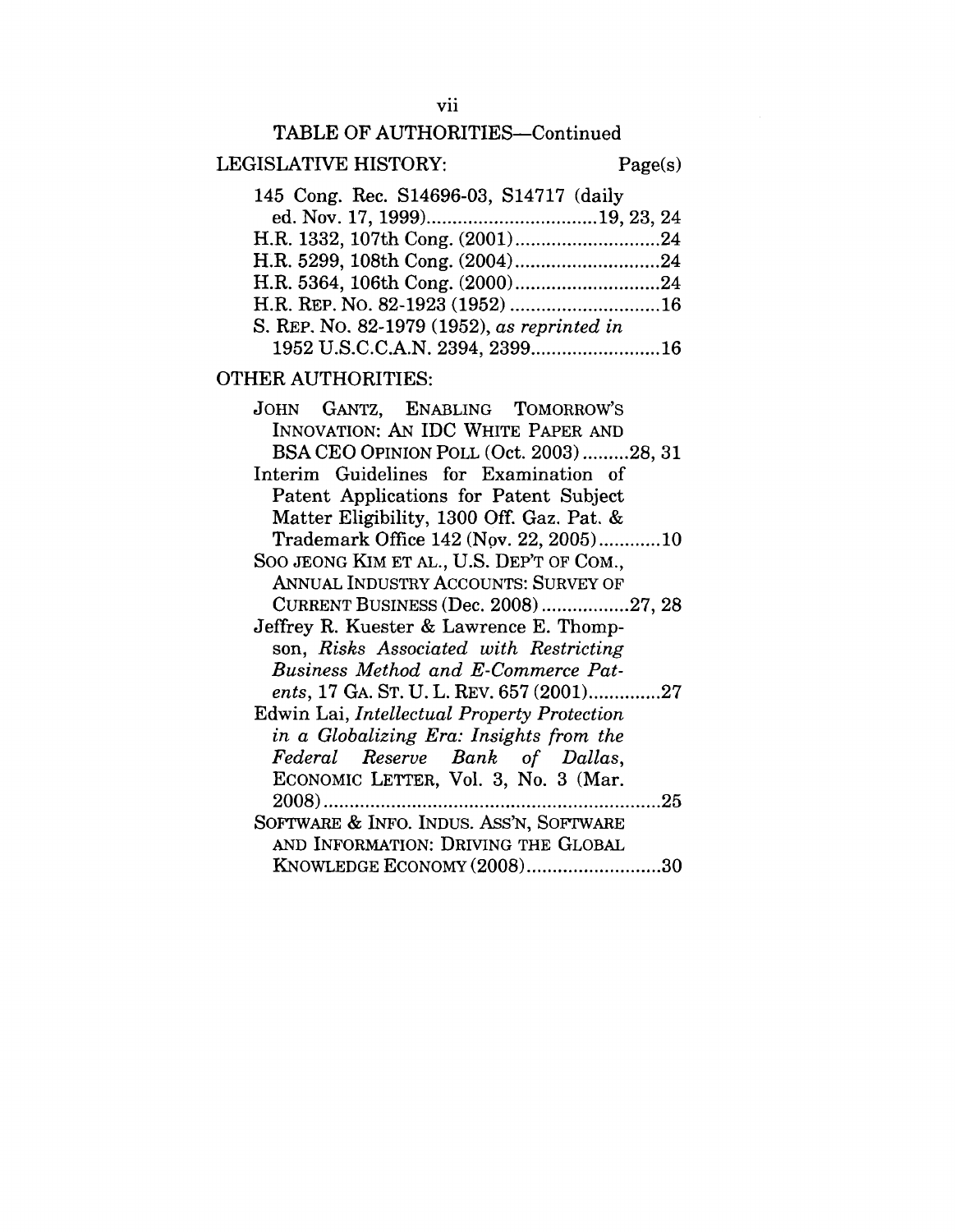## viii

## TABLE OF AUTHORITIES-Continued

Page(s)

 $\overline{\phantom{a}}$ 

| Robert Greene Sterne & Lawrence B.        |
|-------------------------------------------|
| Bugaisky, The Expansion of Statutory      |
| Subject Matter Under the 1952 Patent      |
| Act, 37 AKRON L. REV. 217 (2004) 26       |
| Sandra Szczerbicki, The Shakedown on      |
| State Street, 79 OR. L. REV. 253 (2000)26 |
| 5 WRITINGS OF THOMAS JEFFERSON 75-76      |
|                                           |

 $\sim 10$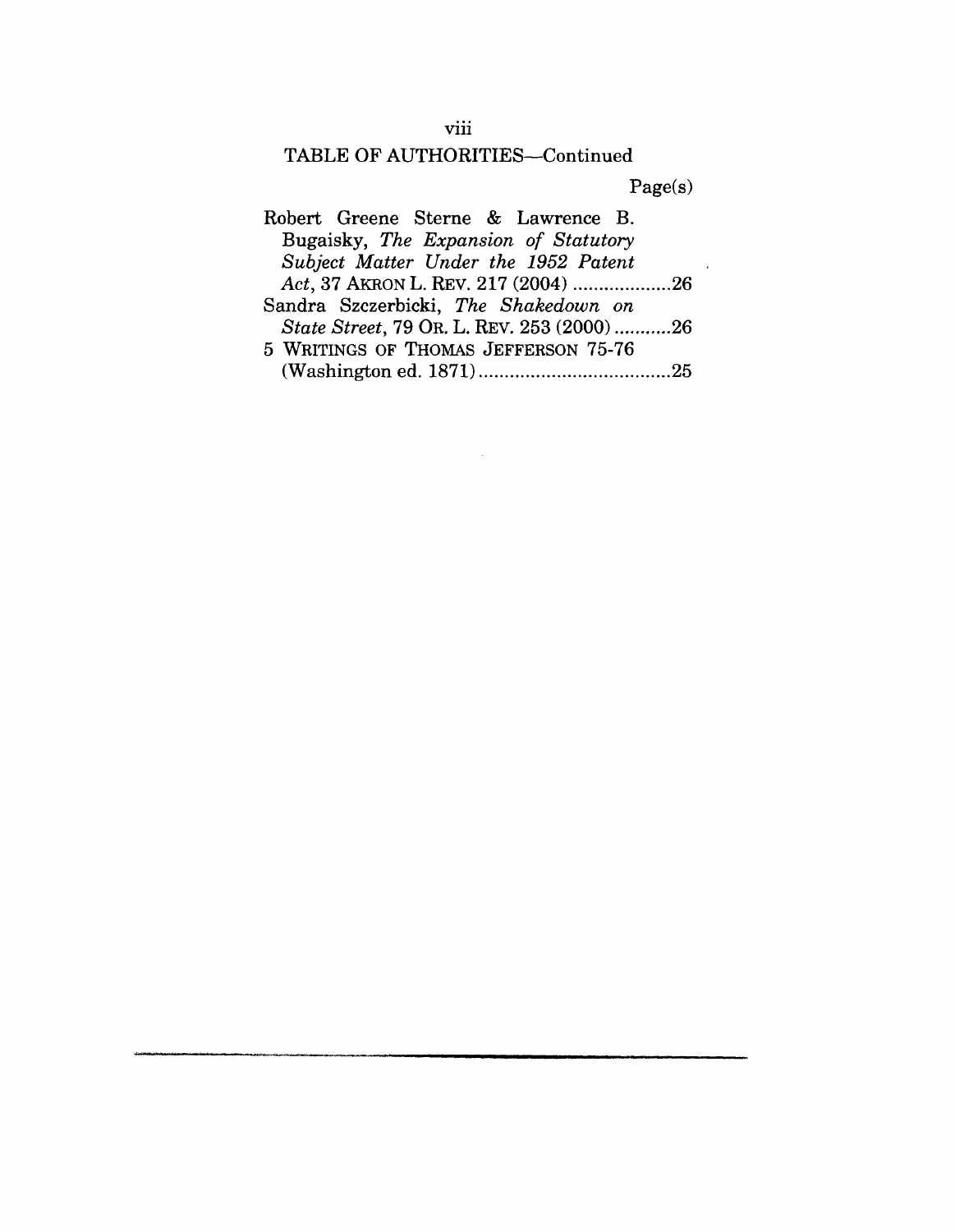# IN THE **Supreme Court of the Cinited States**

No. 08-

BERNARD L. BILSKI AND RAND A. WARSAW, *Petitioners,*

*V.*

JOHN J. DOLL, ACTING UNDER SECRETARY OF COMMERCE FOR INTELLECTUAL PROPERTY AND ACTING DIRECTOR OF THE UNITED STATES PATENT AND TRADEMARK OFFICE, *Respondent.*

**On Petition for Writ of Certiorari to the. United States Court of Appeals for the Federal Circuit**

## **PETITION FOR A WRIT OF CERTIORARI**

#### OPINIONS BELOW

The opinion of the U.S. Court of Appeals for the Federal Circuit (App., *infra,* 1a-143a) is reported at *In re Bilski,* 545 F.3d 943 (Fed. Cir. 2008) (en banc). The Order of the U.S. Court of Appeals for the Federal Circuit granting a hearing en banc (App., *infra,* 144a-145a) is reported at *In re Bilski,* 264 F. App'x 896 (Fed. Cir. 2008).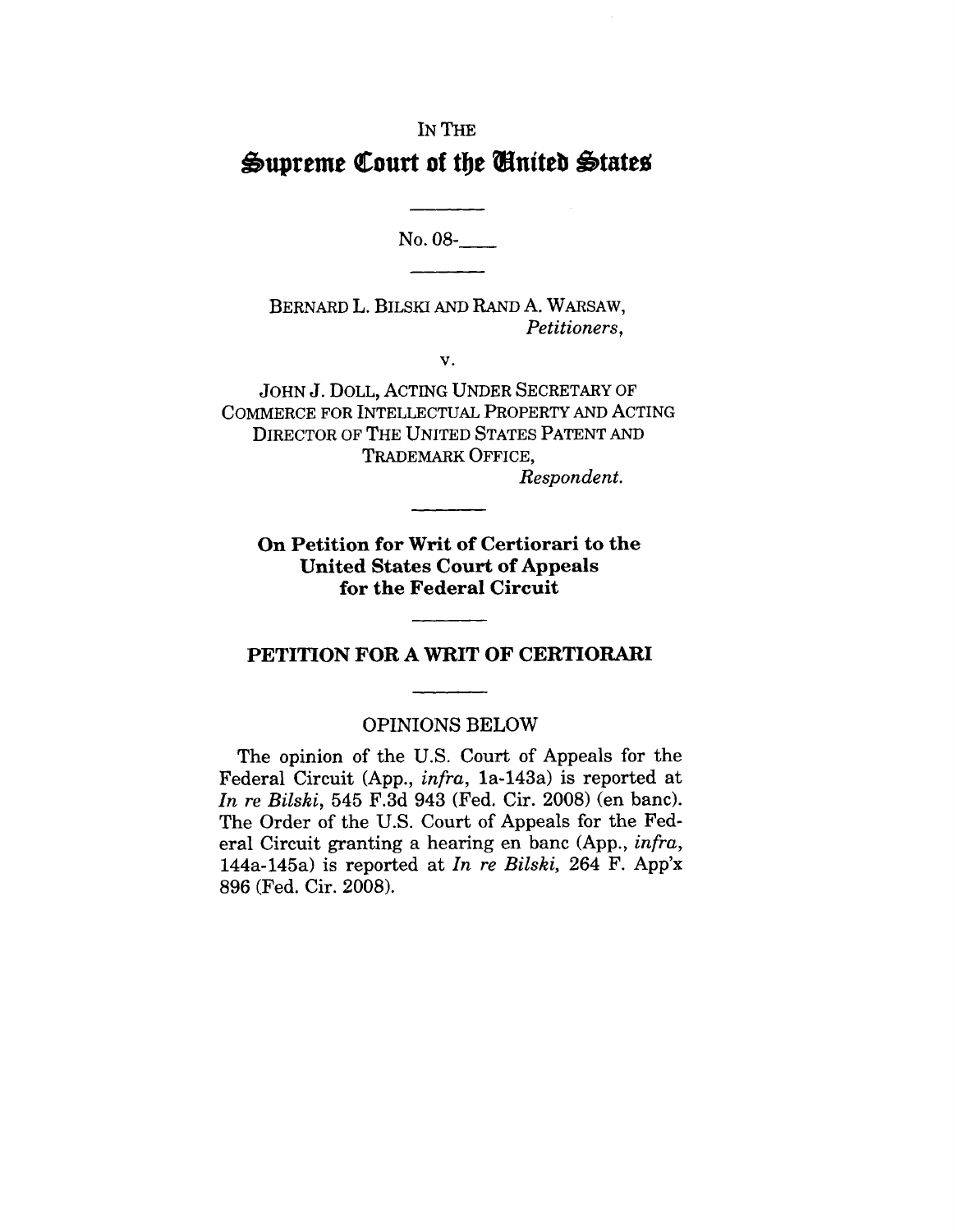The opinion of the Board of Patent Appeals and Interferences of the United States Patent and Trademark Office (App., *infra,* 146a-205a) is reported at *Ex parte Bilski,* 2006 WL 5738364 (B.P.A.I. Sept. 26, 2006).

#### JURISDICTION

The en banc judgment of the U.S. Court of Appeals for the Federal Circuit was entered on October 30, 2008. The jurisdiction of this Court is invoked under 28 U.S.C. § 1254(1).

#### STATUTORY PROVISIONS INVOLVED

"Whoever invents or discovers any new and useful process, machine, manufacture, or composition of matter, or any new and useful improvement thereof, may obtain a patent therefore, subject to the conditions and requirements of this title." 35 U.S.C. **§ 101.**

"The term 'process' means process, art or method, and includes a new use of a known process, machine, manufacture, composition of matter, or material." 35 U.S.C. § 100(b).

"It shall be a defense to an action for infringement under section 271 of this title with respect to any subject matter that would otherwise infringe one or more claims for a method in the patent being asserted against a person, if such person had, acting in good faith, actually reduced the subject matter to practice at least 1 year before the effective filing date of such patent, and commercially used the subject matter before the effective filing date of such patent." 35 U.S.C. § 273(b)(1).

"IT]he term 'method' means a method of doing or conducting business."  $35 \text{ U.S.C.} \$   $273(a)(3)$ .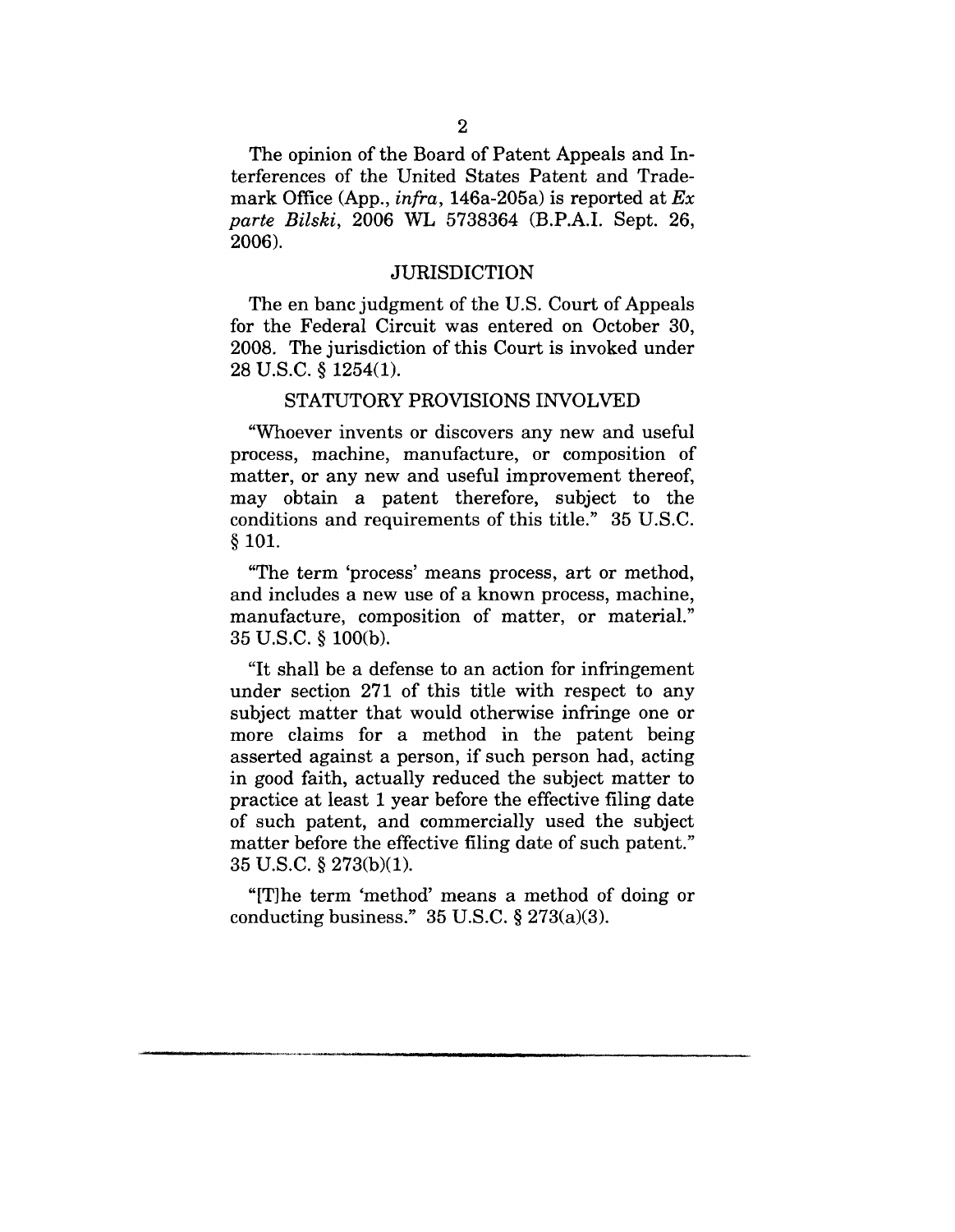### INTRODUCTION

This case raises the most fundamental question in patent law: what can be patented? Are patents only for manufacturing processes that are tied to a particular machine or produce some physical transformation? Or do patents also embrace modern business processes that do not depend on a particular machine or device?

A primary strength of the Patent Act is that it does not limit what can be patented by subject matter, thereby adapting to and encouraging innovation at the forefront of technology. 35 U.S.C. § 101 provides that "any" new and useful process, machine, manufacture, or composition of matter may be patented, so long as the other requirements for patentability are met. There is no exclusion for business methods or any other field of invention. The only limit this Court has imposed on the broad statutory grant is that patents may not be obtained for "laws of nature, natural phenomena, and abstract ideas." Indeed, natural laws and phenomena can never qualify for patent protection because they cannot be invented at all. And abstract ideas are not eligible because they are not "useful" and thus must be applied to a practical use before they can be patented.

Beyond that, however, this Court has not placed restrictions on the types of inventions that can be patented, consistent with the broad statutory grant of patent eligibility in § 101. The Court has twice expressly declined to hold that a process must be tied to a particular machine or produce some physical transformation to be eligible for patenting. And the Court of Appeals for the Federal Circuit seemed to agree. While refusing patents for abstract ideas and laws of nature, the court allowed patenting of inventions that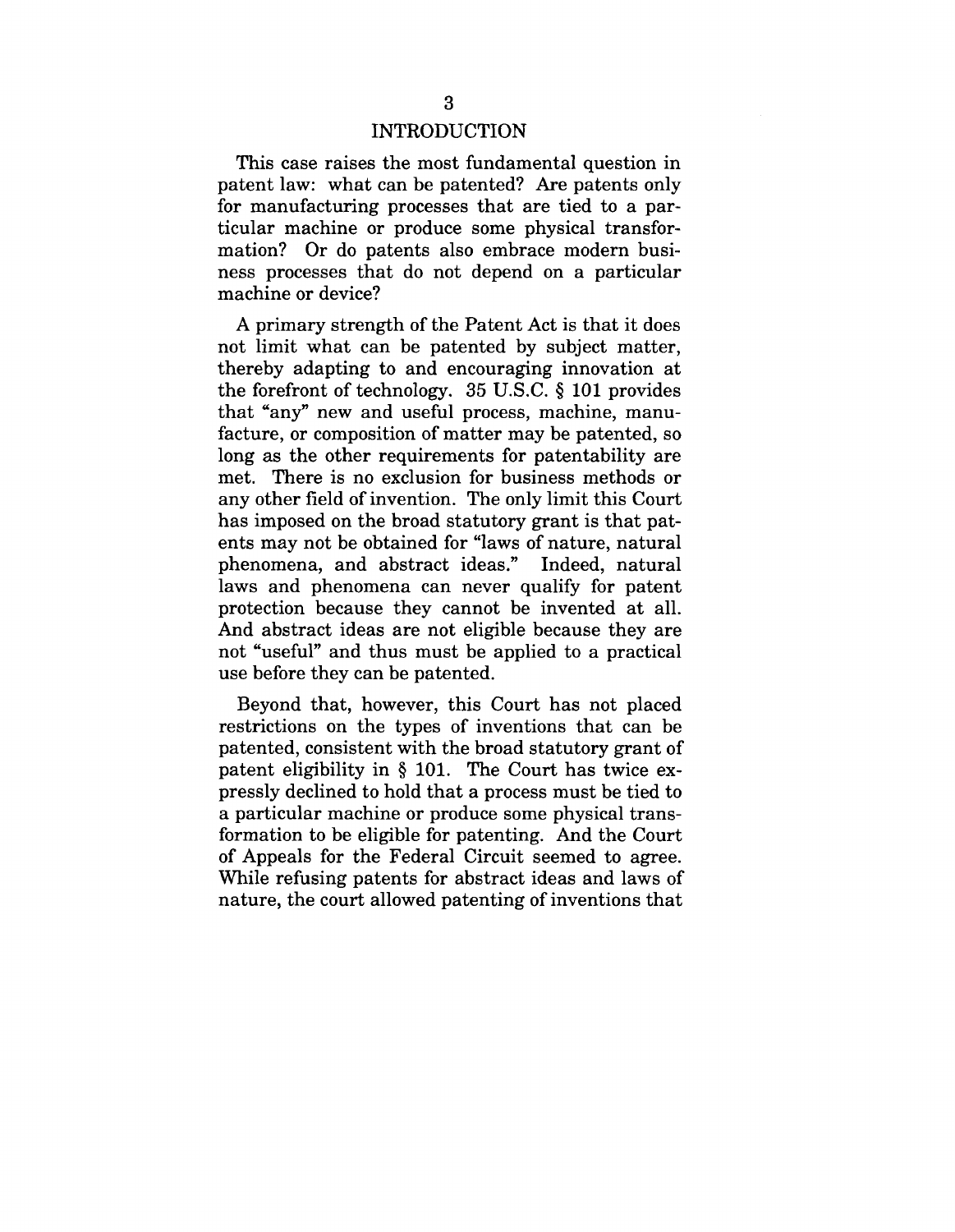produced a "useful, concrete and tangible result." By adhering to the statute, which was designed to accommodate and encourage innovation, the Federal Circuit made patent protection available to such diverse fields as internet commerce, information technology, and business methods.

Tens of thousands of process patents have now issued in reliance on the Patent Act's lack of subject matter restrictions and the decisions of both this Court and the Federal Circuit refusing to restrict patent eligibility except to exclude abstract ideas and laws of nature. The Federal Circuit has abruptly changed course, however, and held that the "machine-or-transformation" test, which this Court has never said is required for patent eligibility, is in fact not optional or merely advisory but rather "the only applicable test" for patent-eligible processes. In doing so, the Federal Circuit has essentially confined all process patents to manufacturing methods, using a test that may have been appropriate during the Industrial Age but no longer fits our modern information-based economy. Not only is the test backwardlooking, but it is also inconsistent with the patent statute's recognition that business methods are eligible for patenting. And while directed to a business method, the Federal Circuit's decision threatens other industries as well, such as software and biotechnology, which are important to the nation's economy. The decision has disrupted the settled expectations of patent owners and cast doubt on tens of thousands of issued patents.

This Court has not considered what is patentable subject matter since 1981, when computers were just becoming part of daily life. It is now time to do so again to prevent the Federal Circuit's outmoded "ma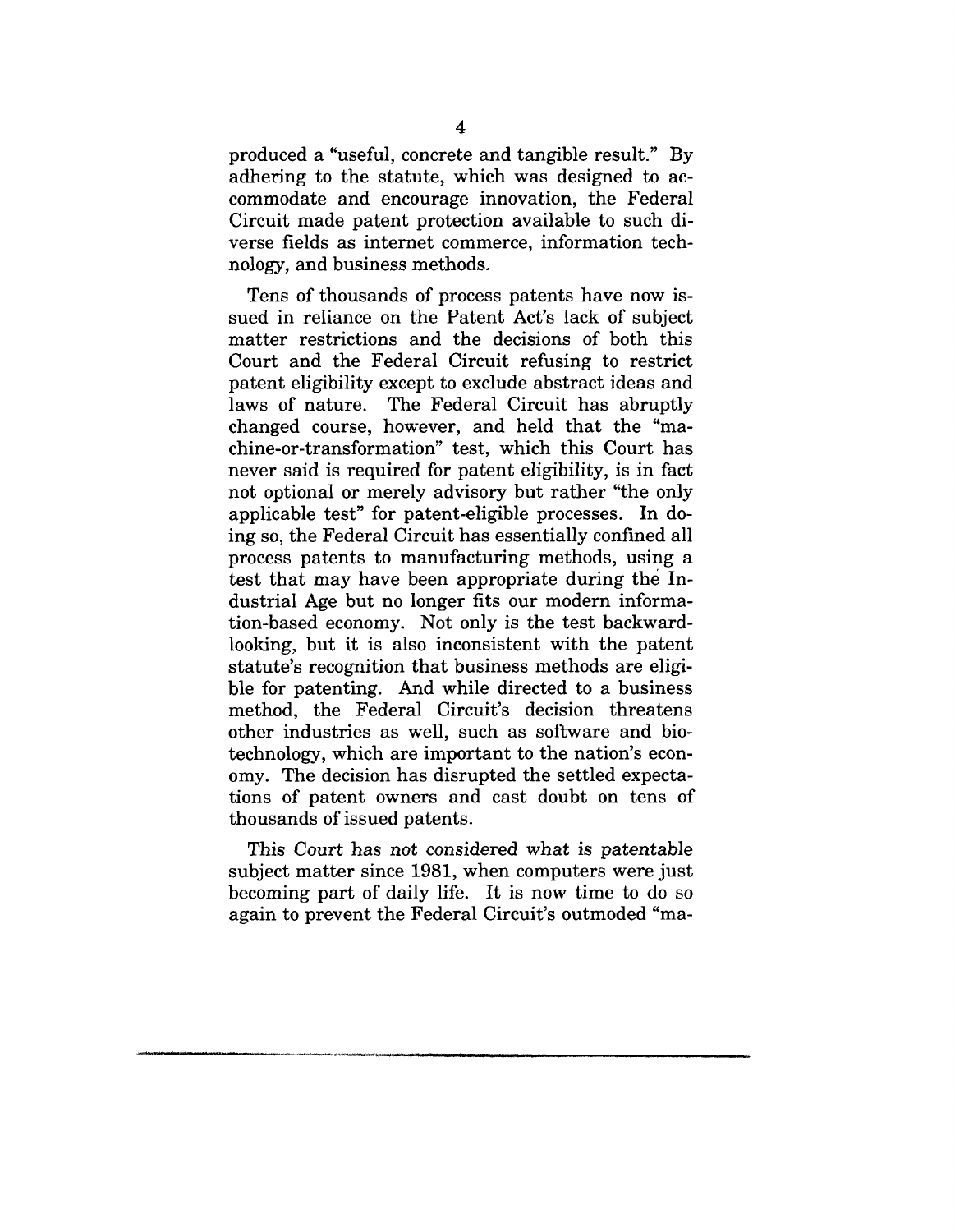chine-or-transformation" test, while ostensibly rooted in this Court's decisions, from stifling innovation in our most vital industries and frustrating Congress' intent as expressed in the Patent Act. The Court should grant the petition so that it can instruct the Federal Circuit to return to first principles and restore the law of patent eligibility for processes under **§ lOl.**

#### STATEMENT OF THE CASE

#### A. The Claimed Invention

Bernard L. Bilski and Rand A. Warsaw invented a method of hedging the consumption risk associated with a commodity sold at a fixed price for a given period. The method can be used, for example, with energy commodities like natural gas, electricity, or coal, and includes ways to compensate for the risk of abnormal weather conditions. It enables both energy suppliers and consumers to minimize the risk of fluctuations in demand during a given period. Thus, for example, a school district with a fixed tax base and budget for heating or cooling requirements can be protected from yearly fluctuations in weather, while the suppliers are protected from the opposite effect of such fluctuations.

More specifically, the Bilski patent application, entitled ~Energy Risk Management Method," describes a method in which energy consumers, such as businesses and homeowners, are offered a fixed energy bill, for example, for the winter so they can avoid the risk of high heating bills due to abnormally cold weather. An intermediary or "commodity provider" sells natural gas, in this example, to a consumer at a fixed price based upon its risk position for a given period of time, thus isolating the consumer from an un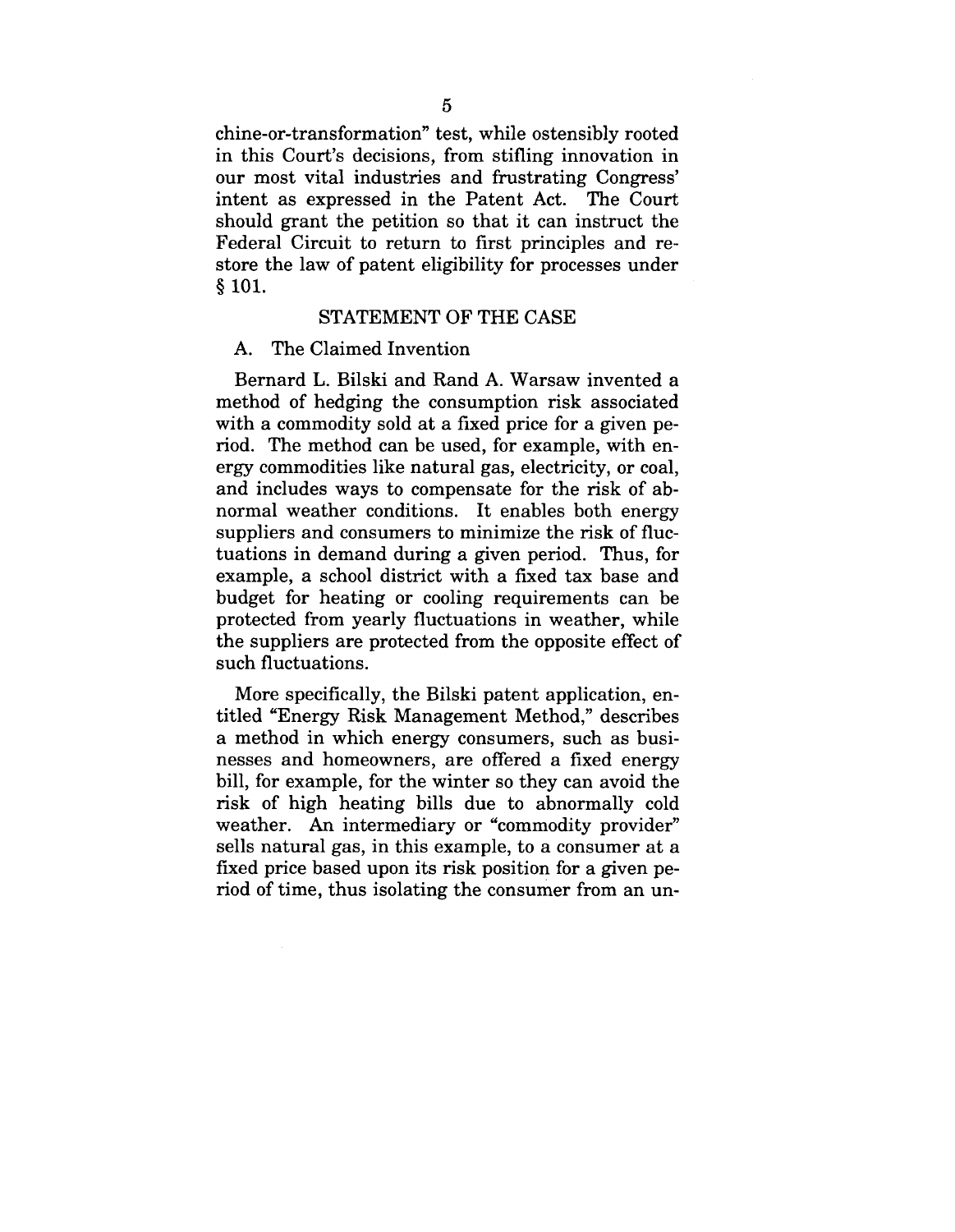usual spike in demand caused by a cold winter. Regardless of how much gas the consumer uses consistent with the method, the heating bill will remain fixed.

Having assumed the risk of a very cold winter, the same commodity provider hedges against that risk by buying the energy commodity at a second fixed price from energy suppliers called "market participants." These market participants or suppliers have a risk position counter to the consumers, that is, they want to avoid the risk of a high drop in demand due to an unusually warm winter. A market participant could be, for example, someone who holds a large inventory of gas and wants to guarantee the sale of a portion of it by entering into a contract now. The risk assumed in the transactions with the market participants at the second fixed rate balances the risk of the consumer transactions at the first rate.

According to the patent application, setting the fixed price is not a simple process. The application discloses a complicated mathematical formula for calculating the price:

#### Fixed Bill Price = Fi +  $[(Ci + Ti + LDi) x (a + BE (Wi))]$

In this equation,  $\alpha$  + BE (Wi) represents an approximation of the amount of consumption driven by the weather, which is estimated with a least squares statistical model. The commodity provider must take additional statistical modeling steps (Monte Carlo simulations, one-tail tests) to properly price a deal and estimate an acceptable margin over the entire portfolio of transactions.

The method of the invention does not necessarily have to be performed on a particular machine or computer, although the practice of the invention will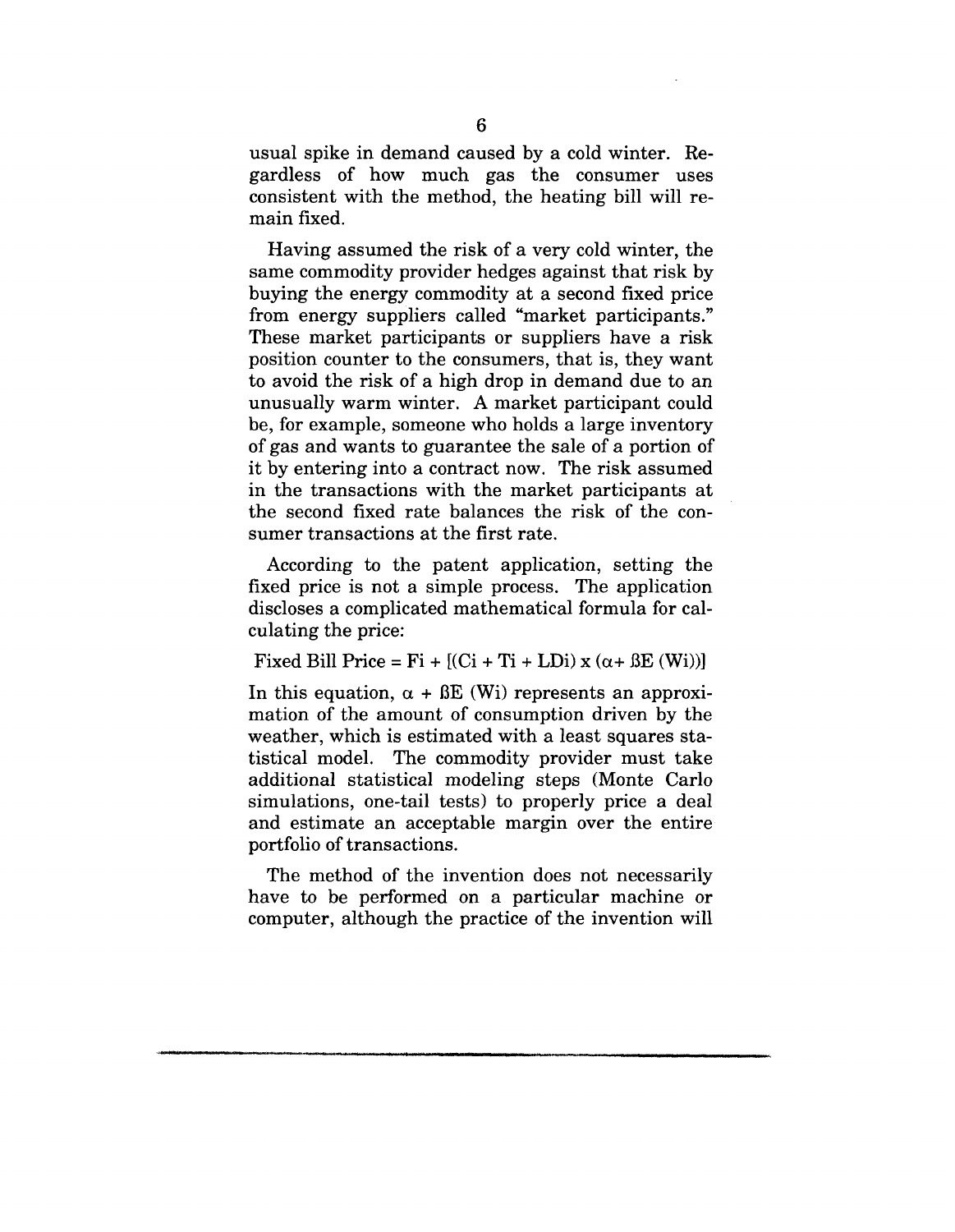most likely involve both computers and modern telecommunications. The method steps are no less real, however, as they require communicating and negotiating with consumers and suppliers in a particular way to balance the risk positions. The invention is claimed in a series of steps as follows:

1. A method for managing the consumption risk costs of a commodity sold by a commodity provider at a fixed price comprising the steps of:

- (a) initiating a series of transactions between said commodity provider and consumers of said commodity wherein said consumers purchase said commodity at a fixed rate based upon historical averages, said fixed rate corresponding to a risk position of said consumer;
- (b) identifying market participants for said commodity having a counter-risk position to said consumers; and
- (c) initiating a series of transactions between said commodity provider and said market participants at a second fixed rate such that said series of market participant transactions balances the risk position of said series of consumer transactions.

Claim 4 of the patent application is similar to claim 1 except that it specifies precisely how the fixed price for an energy consumer transaction is determined using the mathematical formula:

4. A method for managing weather-related energy price risk costs sold by an energy provider at a fixed price comprising the steps of: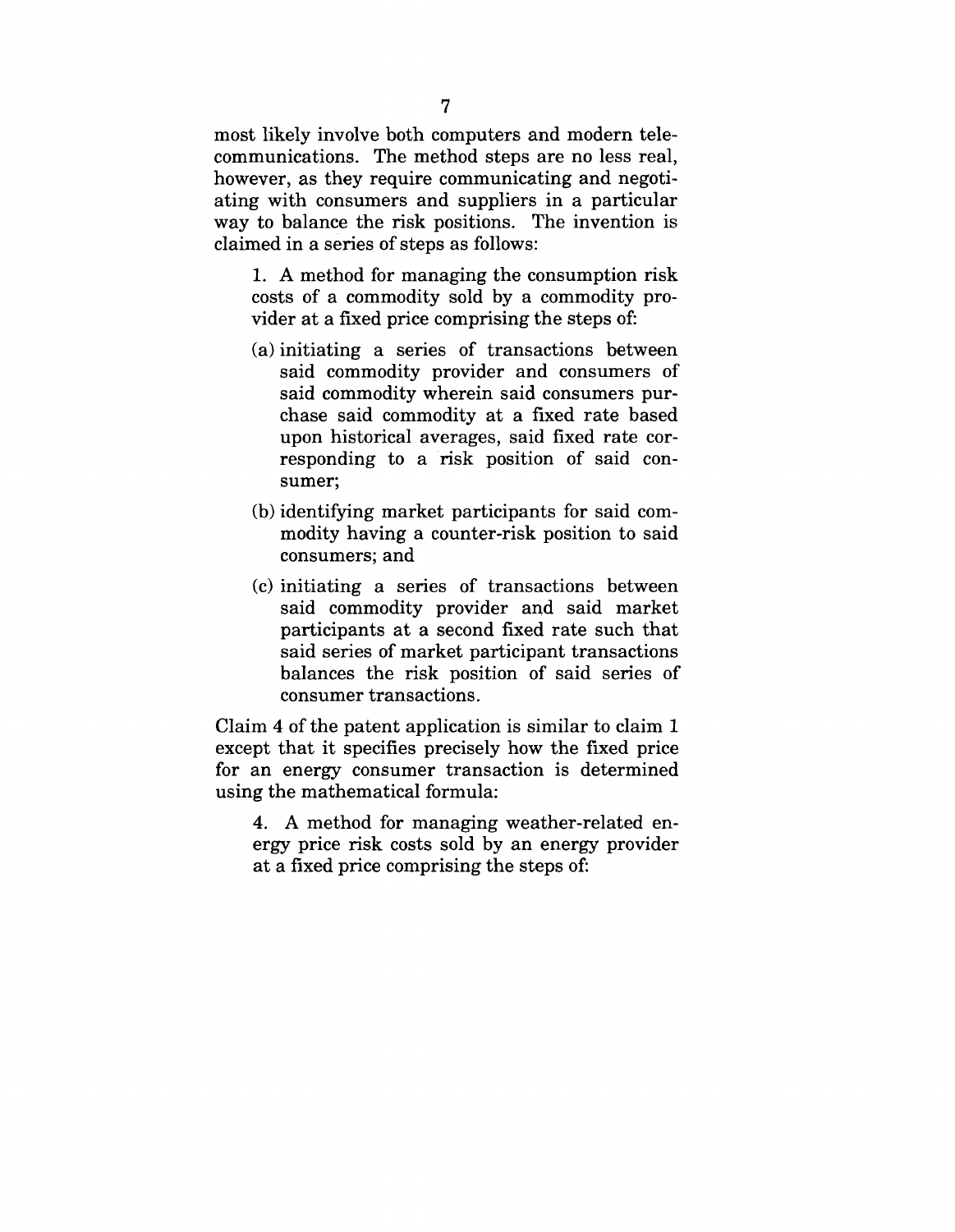(a) initiating a series of transactions between said energy provider and energy consumers wherein said energy consumers purchase energy at a fixed rate based upon historical averages, said fixed rate corresponding to a risk position of said consumers, wherein the fixed price for the consumer transaction is determined by the relationship:

Fixed Bill Price = Fi +  $[(Ci + Ti + LDi) x (\alpha +$  $\beta E$  (Wi))]

wherein,

 $Fi = fixed \, costs \, in \, period \, i;$ 

 $Ci = variable \, \, \text{costs} \, \, \text{in} \, \, \text{period} \, \, \text{is}$ 

Ti = variable long distance transportation costs in period i;

 $LDi = variable local delivery costs in period i;$ 

 $E(Wi)$  = estimated location-specific weather indicator in period i; and

 $\alpha$  and  $\beta$  are constants;

(b) identifying other energy market participants having a counter-risk position to said consumers; and

(c) initiating a series of transactions between said energy provider and said other energy market participants at a second fixed rate such that said series of transactions balances the risk position of said series of consumer transactions.

B. Proceedings in the Patent and Trademark **Office** 

The examiner in the Patent and Trademark Office (PTO) rejected the Bilski application under 35 U.S.C.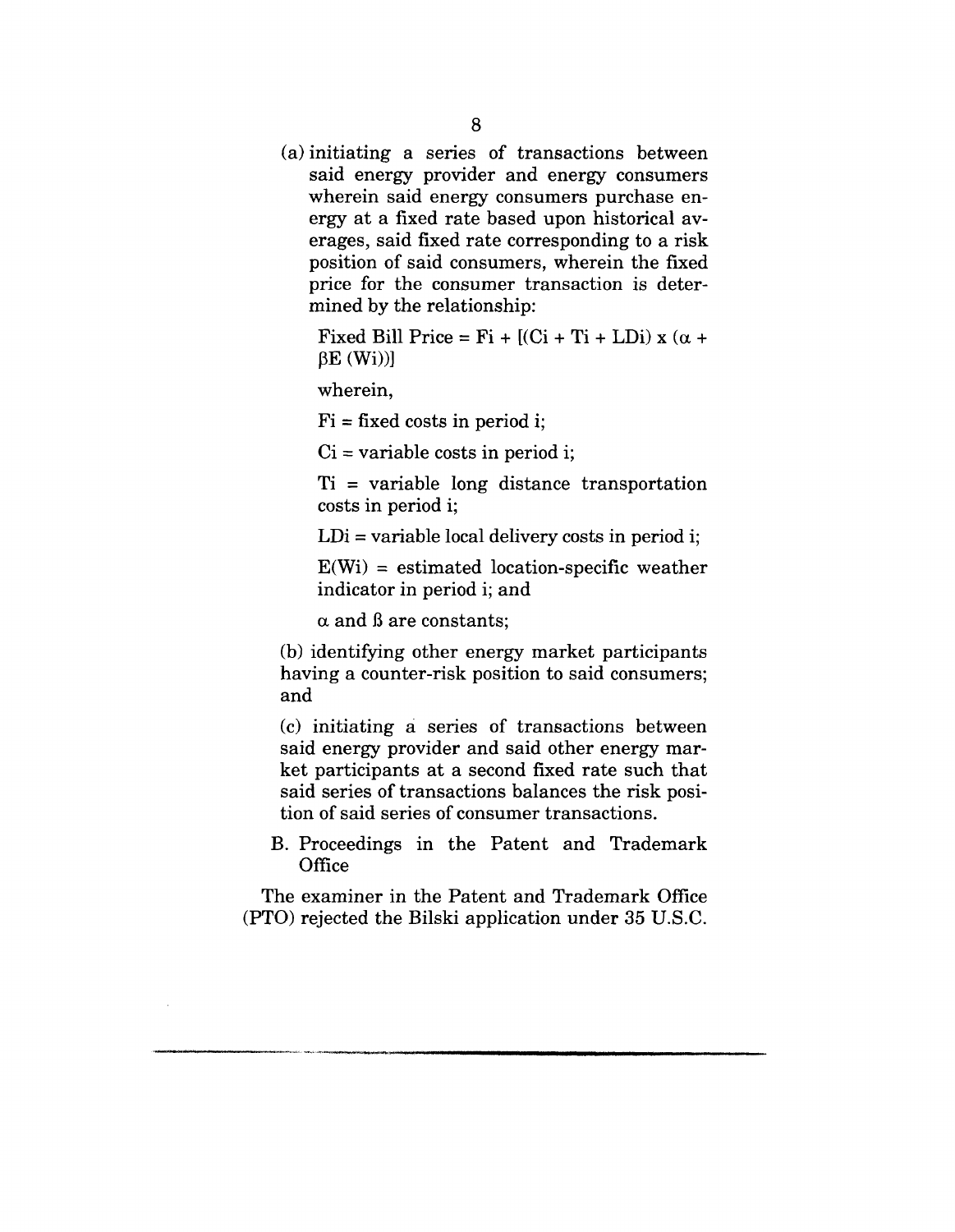§ 101, which sets forth the types of inventions that can be patented. The examiner stated that "the invention is not implemented on a specific apparatus and merely manipulates [an] abstract idea and solves a purely mathematical problem without any limitation to a practical application, therefore, the invention is not directed to the technological arts." App., *infra,* 148a.

The Bilski applicants appealed the rejection to the PTO Board of Patent Appeals and Interferences under 35 U.S.C. § 134(a). The PTO Board had jurisdiction pursuant to 35 U.S.C. § 6(b). An expanded panel of the PTO Board affirmed the rejection in a 70-page opinion. Observing that there were "unresolved issues under § 101" for "non-machine-implemented" methods, such as claimed in the Bilski application, the Board stated that "It]he question of whether this type of... subject matter is patentable is a common and important one" to the PTO, "as the bounds of patentable subject matter are increasingly being tested." App., *infra,* 151a, 154a. The Board added that, after the Federal Circuit's decisions in *State Street Bank & Trust Co. v. Signature Financial Group, Inc.,* 149 F.3d 1368 (Fed. Cir. 1998), and *AT&T Corp. v. Excel Communications, Inc.,* 172 F.3d 1352 (Fed. Cir. 1999), the PTO "has been flooded with claims to 'processes,' many of which bear scant resemblance to classical processes of manipulating or transforming compositions of matter or forms of energy from one state to another." App., *infra,* 151a.

Admitting that it was "struggling to identify some way to objectively analyze the statutory subject matter issue," *id.* at 154a, the PTO Board analyzed the claims under various tests. The Board considered this Court's exclusion of "abstract ideas" in *Diamond*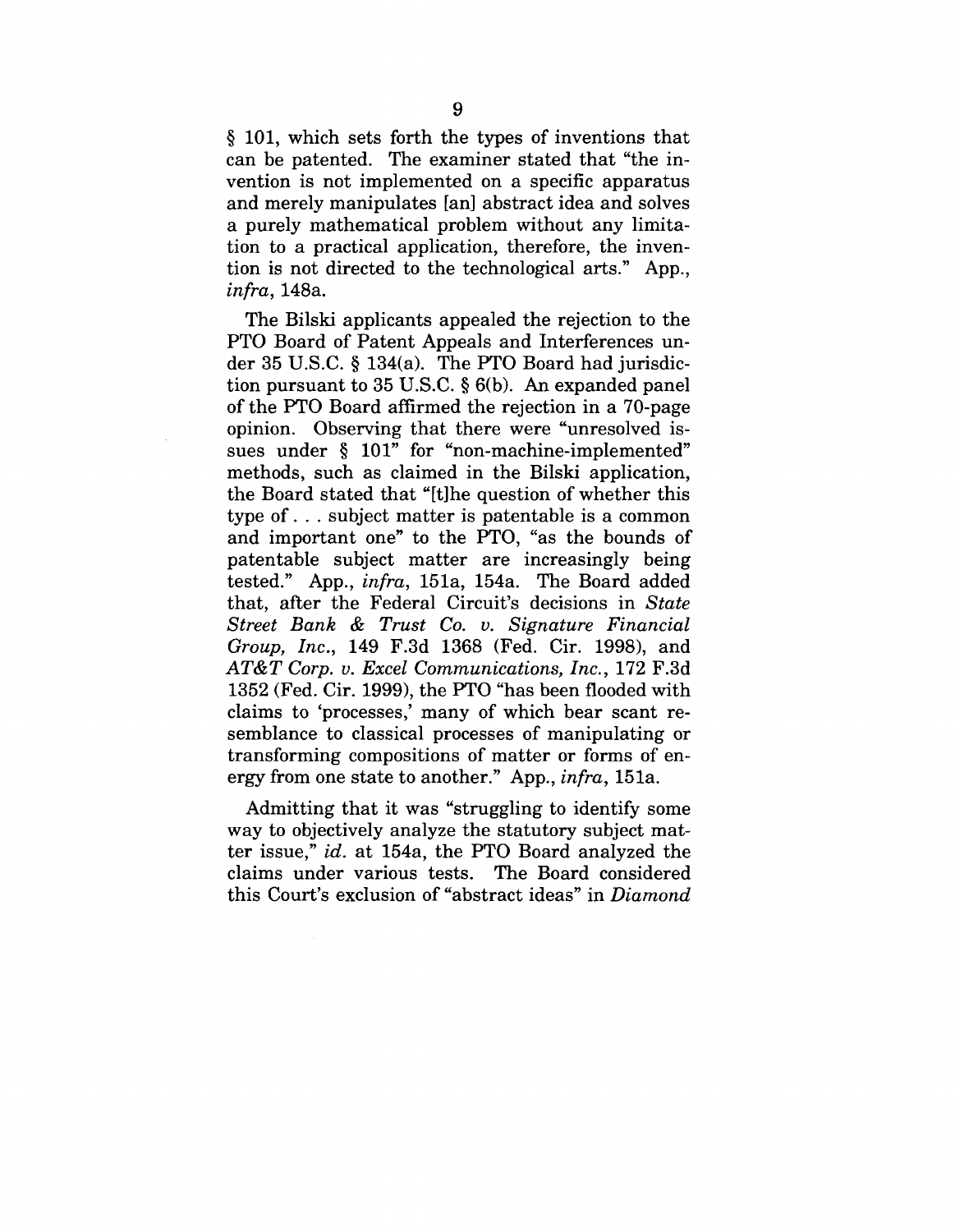*v. Diehr,* 450 U.S. 175 (1981), the Federal Circuit's "useful, concrete, and tangible result" test from *State Street Bank,* the "transformation of physical subject matter" test discussed by the Board in *Ex parte Lundgren,* 76 U.S.P.Q.2d 1385, 2004 WL 3561262 (B.P.A.I. 2005), and the PTO's Interim Guidelines for Examination of Patent Applications for Patent Subject Matter Eligibility, 1300 Off. Gaz. Pat. & Trademark Office 142 (Nov. 22, 2005). App., *infra,* 180a-190a. Applying these various tests, the PTO Board concluded that the Bilski claims did not recite statutory subject matter. The Board reversed the examiner's reasoning, however, affirming its earlier holding in *Lundgren* that the "technological arts" is not a separate and distinct test for statutory subject matter. *Id.* at 180a. The Board also refuted the examiner's requirement of a specific apparatus because a claim may still be patent eligible "if there is a transformation of physical subject matter from one state to<br>another."  $Id.$  at 181a. Elaborating further, the Elaborating further, the Board stated: "'mixing' two elements or compounds to produce a chemical substance or mixture is clearly a statutory transformation although no apparatus is claimed to perform the step and although the step could be performed manually." *Id.*

According to the PTO Board, however, the Bilski claims do not involve any patent-eligible transformation because they only transform "non-physical financial risks and legal liabilities of the commodity provider, the consumer, and the market participants." *Id.* at 182a. The Board concluded that the claims merely recite an "abstract idea" since they are not "instantiated in some physical way so as to become a practical application of the idea." *Id.* at 184a. Recognizing that actual physical acts of individuals or organizations would still be required to implement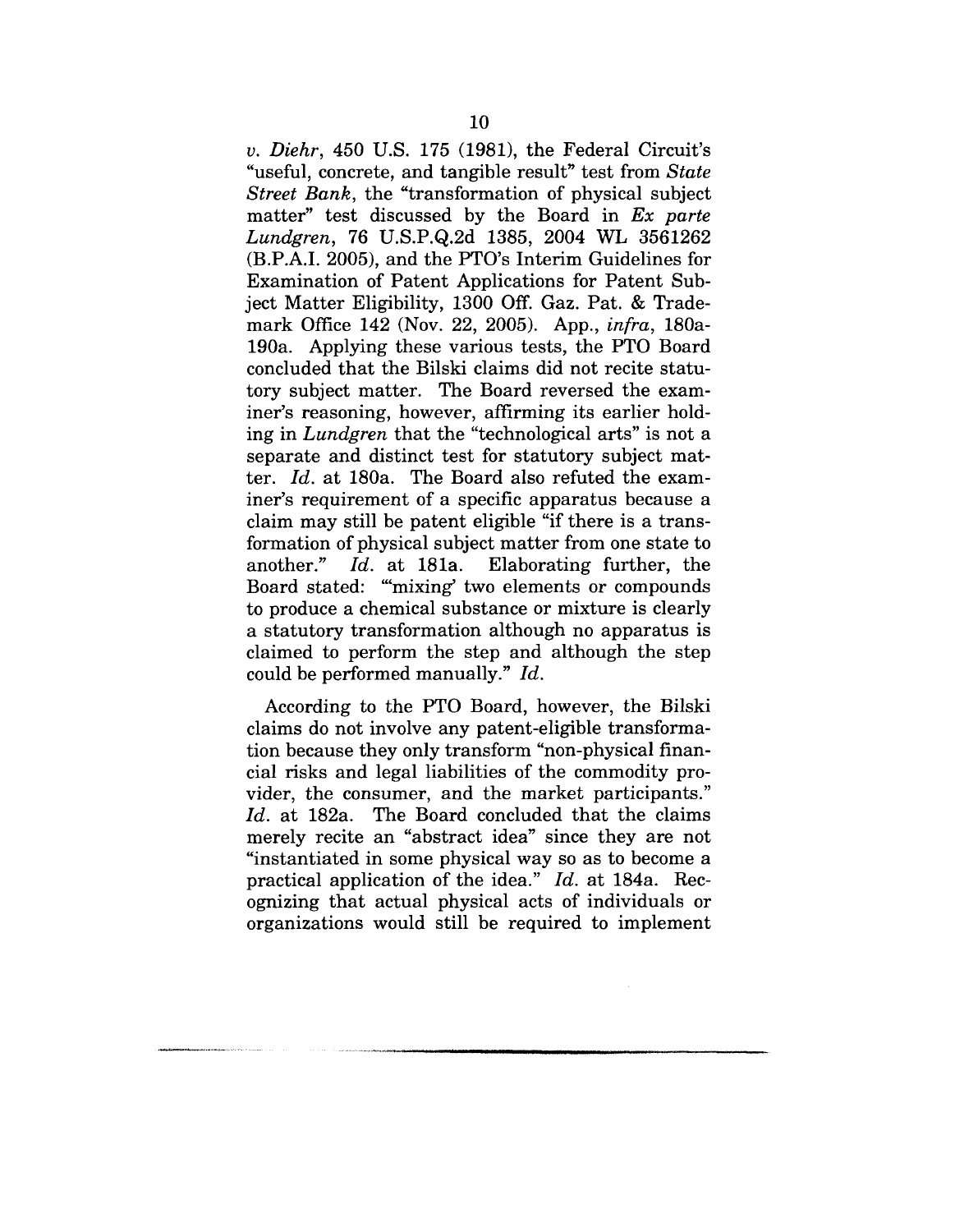the steps of the method, the Board nevertheless held that the claims were directed to the "'abstract idea' itself' because they cover any and every possible way of performing those steps. *Id.*

#### C. The Federal Circuit's En Banc Decision

The Bilski applicants appealed the PTO Board's decision to the Court of Appeals for the Federal Circuit under 35 U.S.C. § 141. The Federal Circuit had jurisdiction over the appeal pursuant to 28 U.S.C.  $§$  1295(a)(4)(A). In its brief to the Federal Circuit, the PTO observed that the court "has had little opportunity to address the eligibility of this brand of method inventions," and that "the PTO has struggled to offer its examiners clear guidance on this issue." Br. for Appellee (June 13, 2007) at 4. Further, the PTO noted that it has "been inundated with an unprecedented number of patent applications" that claim processes but "do not require any machine or apparatus for implementing the method, nor do the claims require any transformation of subject matter, tangible or intangible, from one state into another." *Id. The* PTO therefore "welcome[d] this opportunity for [the Federal Circuit] to resolve this important question." *Id.*

After argument before a panel of the court, but before any decision, the Federal Circuit ordered that the appeal would be heard en banc. App., *infra,* 144a. According to Circuit Judge Mayer, the court took the case en banc "in a long-overdue effort to resolve primal questions on the metes and bounds of statutory subject matter." App., *infra,* 131a (Mayer, J.,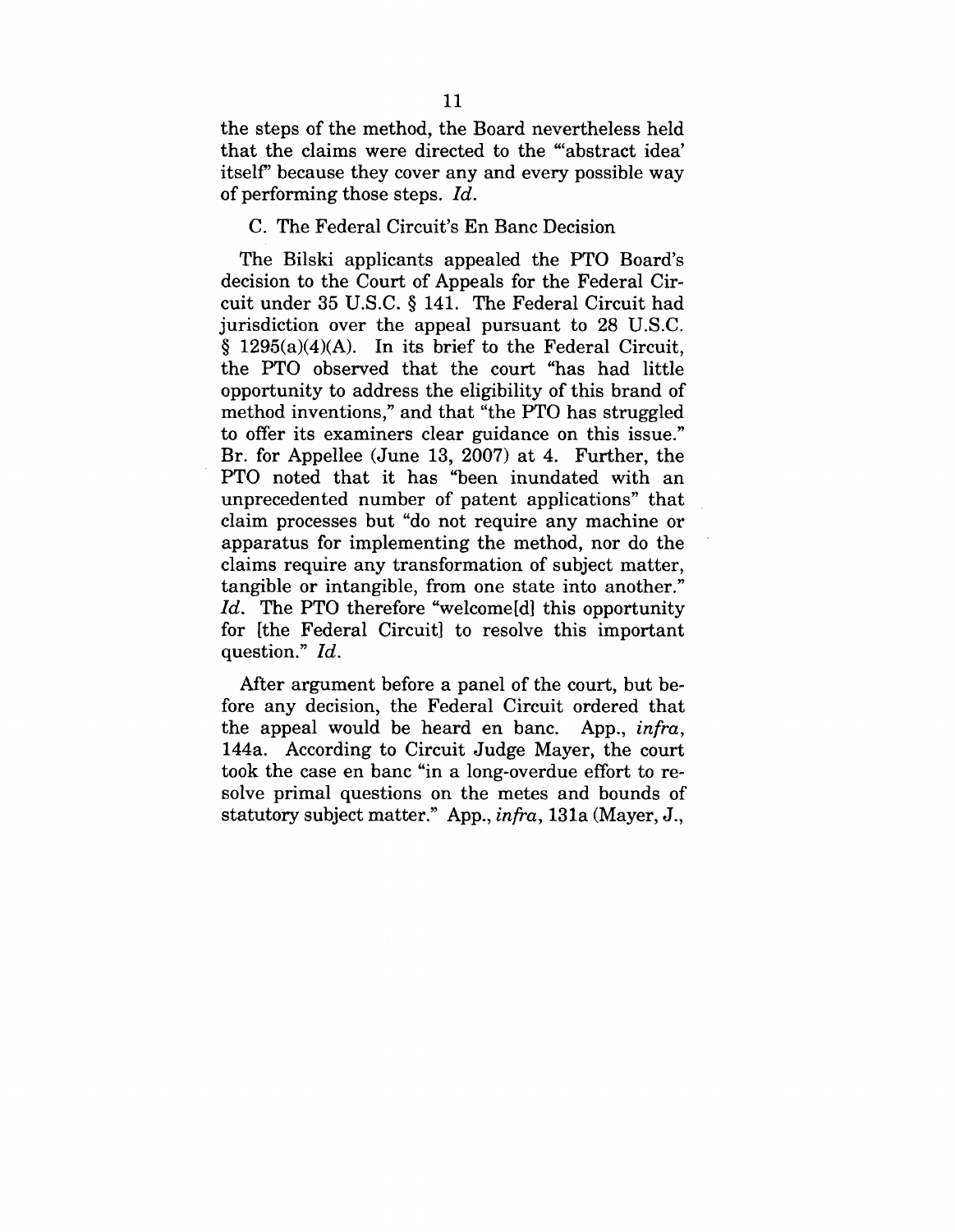dissenting). In its en banc Order, the court posed five questions to be addressed in supplemental briefing:

(1) Whether claim 1 of the [Bilski] patent application claims patent-eligible subject matter under 35 U.S.C. § 101?

(2) What standard should govern in determining whether a process is patent-eligible subject matter under section 101?

(3) Whether the claimed subject matter is not patent-eligible because it constitutes an abstract idea or mental process; when does a claim that contains both mental and physical steps create patent-eligible subject matter?

(4) Whether a method or process must result in a physical transformation of an article or be tied to a machine to be patent-eligible subject matter under section 101?

(5) Whether it is appropriate to reconsider *State Street Bank & Trust Co. v. Signature Financial Group, Inc.,* 149 F.3d 1368 (Fed. Cir. 1998), and *AT&T Corp. v. Excel Communications, Inc.,* 172 F.3d 1352 (Fed. Cir. 1999), in this case and, if so, whether those cases should be overruled in any respect?

## App., *infra,* 144a-145a.

Responding to these questions and the en banc Order, thirty-eight amicus briefs were filed by patent owners, bar associations, industry associations, professors, and interested individuals. The various *amici* represented diverse industries, including financial services, management consulting, computer software, biotechnology, insurance, and tax accounting. The Federal Circuit also invited two *amici* to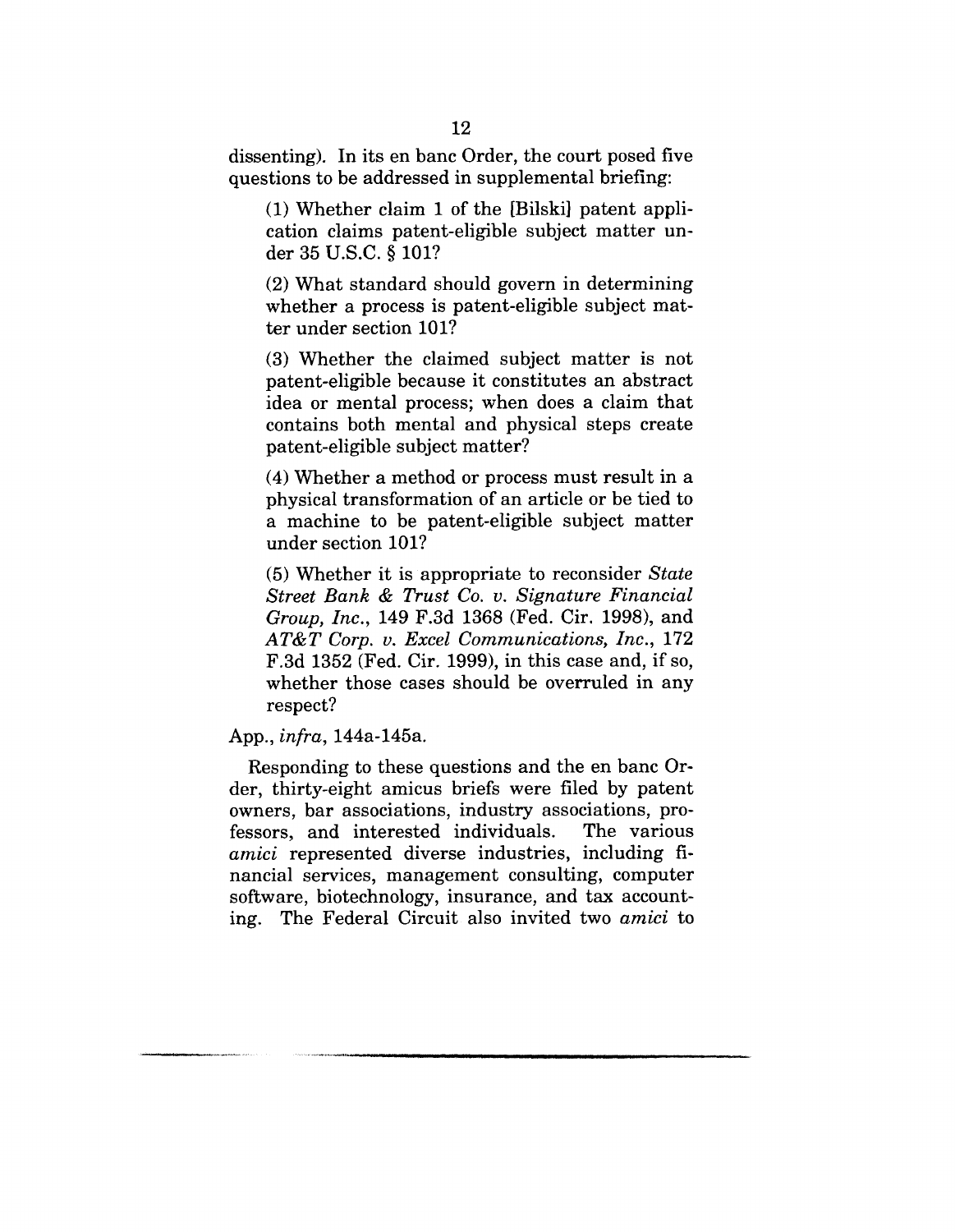participate at oral argument. Those *amici* presented vastly different views on the proper interpretation of this Court's precedent concerning patent-eligible processes under § 101.

In a fractured decision, the en banc Federal Circuit held that Bilski's claims are not eligible for patenting and set forth a single, "definitive" test for determining whether a process is patent-eligible under § 101: a process is patent-eligible only if "(1) it is tied to a particular machine or apparatus,  $or(2)$  it transforms a particular article into a different state or thing." App., *infra,* 12a. Although the Supreme Court has twice expressly declined to hold that this so-called "machine-or-transformation" test is the only test for patentable processes under § 101, *see Gottschalk v. Benson,* 409 U.S. 63, 71 (1972); *Parker v. Flook,* 437 U.S. 584, 588 n.9 (1978), the Federal Circuit majority opinion seized on a sentence from *Diamond v. Diehr,* 450 U.S. 175, 184 (1981), quoted from *Benson,* 409 U.S. at 70, that "[t]ransformation and reduction of an article 'to a different state or thing' is *the* clue to the patentability of a process claim that does not include particular machines" (emphasis added). Taking this Court's description of the machine-or-transformation test as *"the"* clue literally, the majority held that this test was not "optional or merely advisory" but rather "the only applicable test" for patent-eligible processes. App., *infra,* 15a-16a, n.ll, 34a.

In doing so, the Federal Circuit majority overruled its earlier decisions in *State Street Bank* and *AT&T* to the extent they relied on a "useful, concrete, and tangible result" as the test for patent eligibility under § 101. This formulation, which was originally set forth by the en banc Federal Circuit in *In re Alappat,* 33 F.3d 1526, 1544 (Fed. Cir. 1994), was discarded in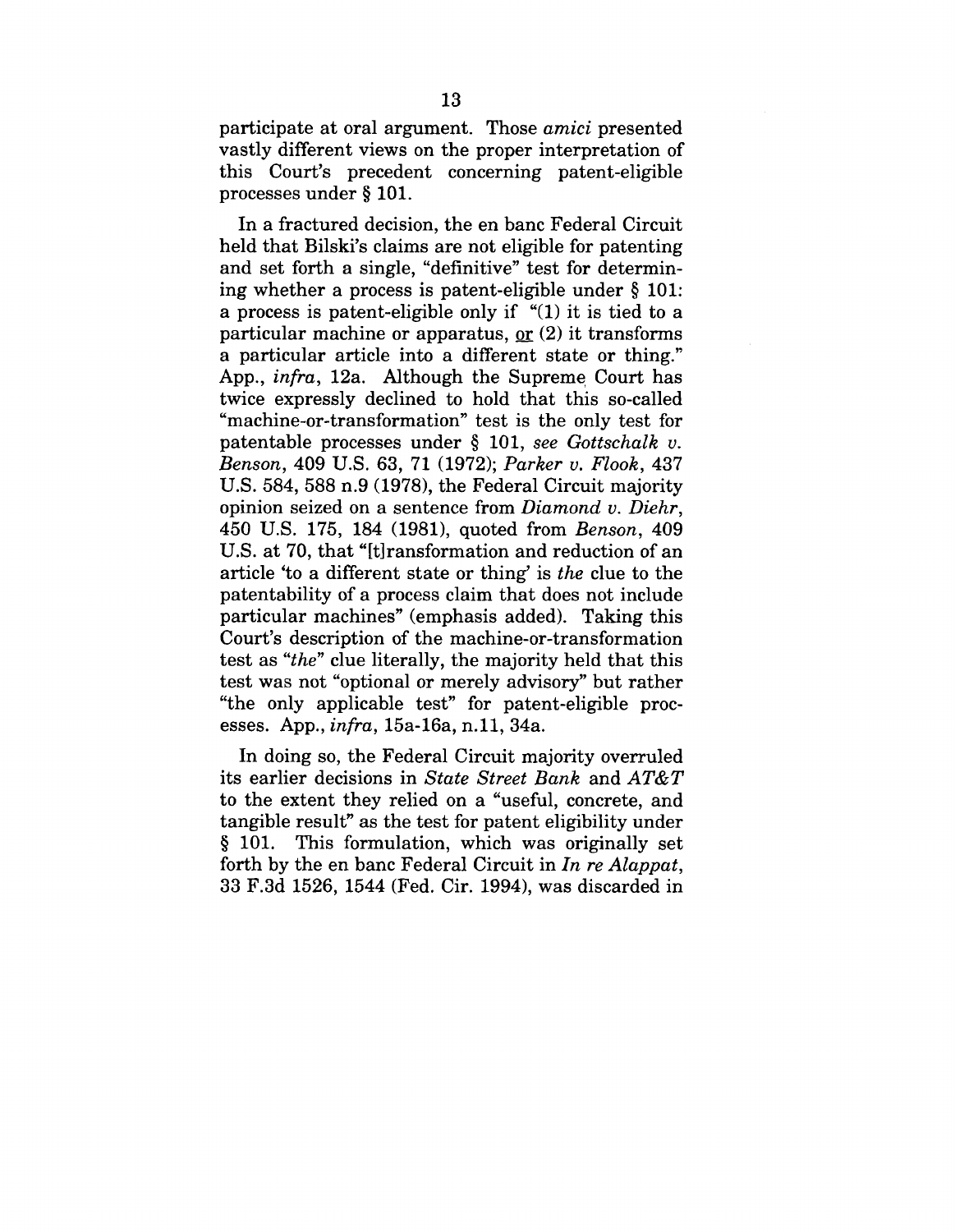*Bilski* as "inadequate." App., *infra,* 24a. Although *Alappat, State Street Bank,* and *AT& T* all contain extensive discussions of the same Supreme Court cases now relied on in support of the "machine-ortransformation" test, the Federal Circuit observed that "useful, concrete, and tangible result" was "never intended to supplant the Supreme Court's test." *Id.*

The Federal Circuit majority opinion nevertheless acknowledged some doubt about its interpretation of this Court's precedent as dictating that the "machineor-transformation" test is the sole test for patentable processes. Citing this Court's opinion in *Diehr,* where the Court stated (450 U.S. at 192):

[W]hen a claim containing a mathematical formula implements or applies that formula in a structure or process which, when considered as a whole, is performing a function which the patent laws were designed to protect *(e.g.,* transforming or reducing an article to a different state or thing), then the claim satisfies the requirements of § 101.

the majority admitted that "language such as the use of 'e.g.' may indicate the Supreme Court's recognition that the machine-or-transformation test might require modification in the future." App., *infra,* 17a-18a, n.12. The majority also recognized that this Court "may ultimately decide to alter or perhaps even set aside this test to accommodate emerging technologies." *Id.* at 17a.

The Federal Circuit majority's holding that "the machine-or-transformation test is the only applicable test" for patent-eligible processes, *id.* at 34a, provoked several vigorous dissents. Reviewing two cen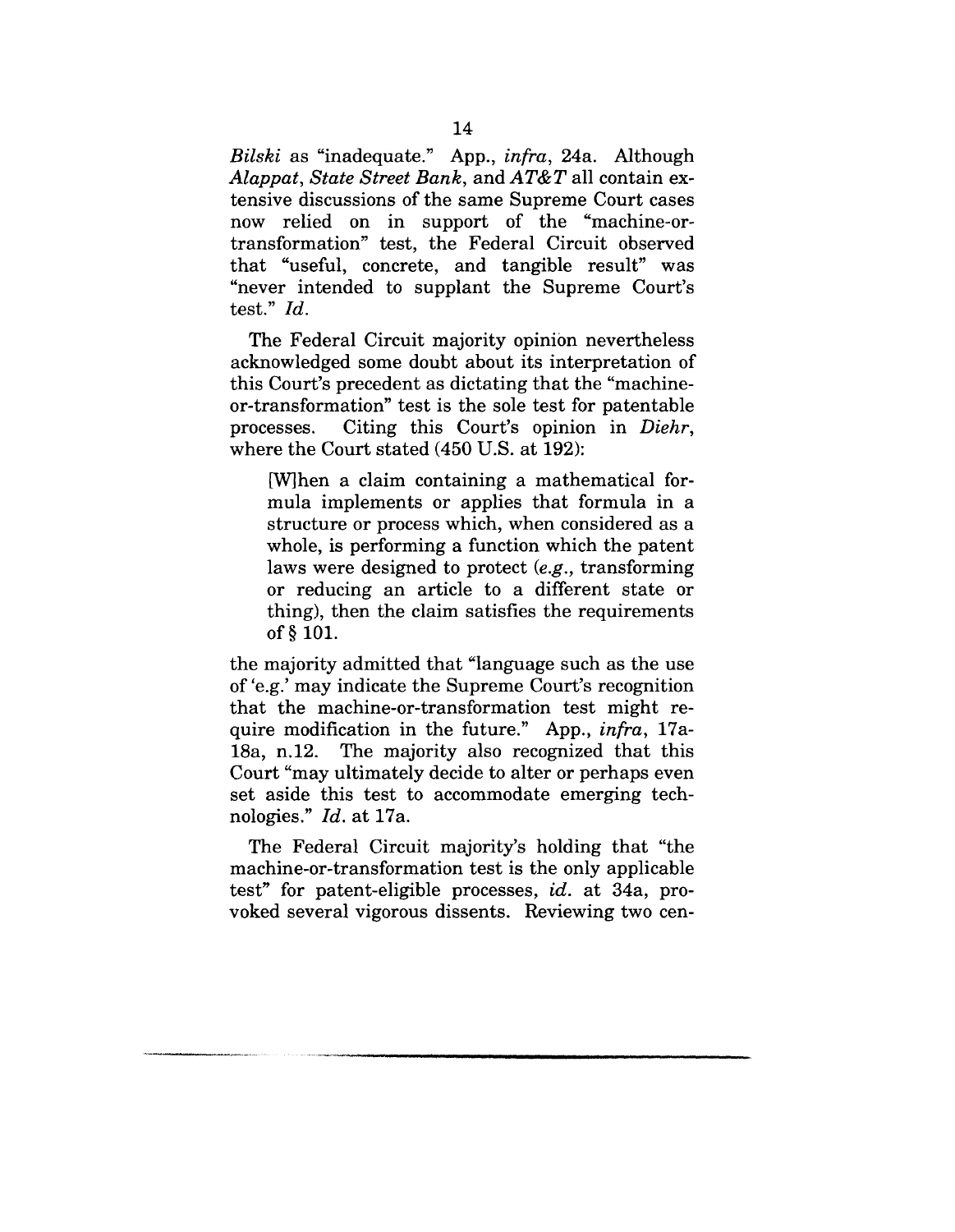turies of precedent and statutory history, Circuit Judge Newman maintained in dissent that the majority's test is "a new and far-reaching restriction on the kinds of inventions that are eligible to participate in the patent system." *Id.* at 60a. The majority's decision, she wrote, introduces untold uncertainties that "not only diminish the incentives available to new enterprise, but disrupt the settled expectations of those who relied on the law as it existed." *Id. at* 61a.

Circuit Judge Rader likewise dissented because, in his view, the majority's machine-or-transformation test "disrupts settled and wise principles of law." *Id.* at 134a. In particular, he wrote, "the statute does not mention 'transformations' or any of the other Industrial Age descriptions of subject matter categories that this court endows with inordinate importance today." *Id.* at 142a-143a. According to Judge Rader, the majority's test "propagates unanswerable questions" and "links patent eligibility to the age of iron and steel at a time of subatomic particles and terabytes." *Id.* at 134a, 142a.

Also in dissent, Circuit Judge Mayer wrote that the majority's test is "unnecessarily complex and will only lead to further uncertainty regarding the scope of patentable subject matter." *Id.* at 131a. While the PTO and the larger patent community have actively sought guidance from the Federal Circuit on this issue, Judge Mayer contended that "[t]he majority's 'measured approach' to the section 101 analysis . . . will do little to restore public confidence in the patent system." *Id.* at 132a.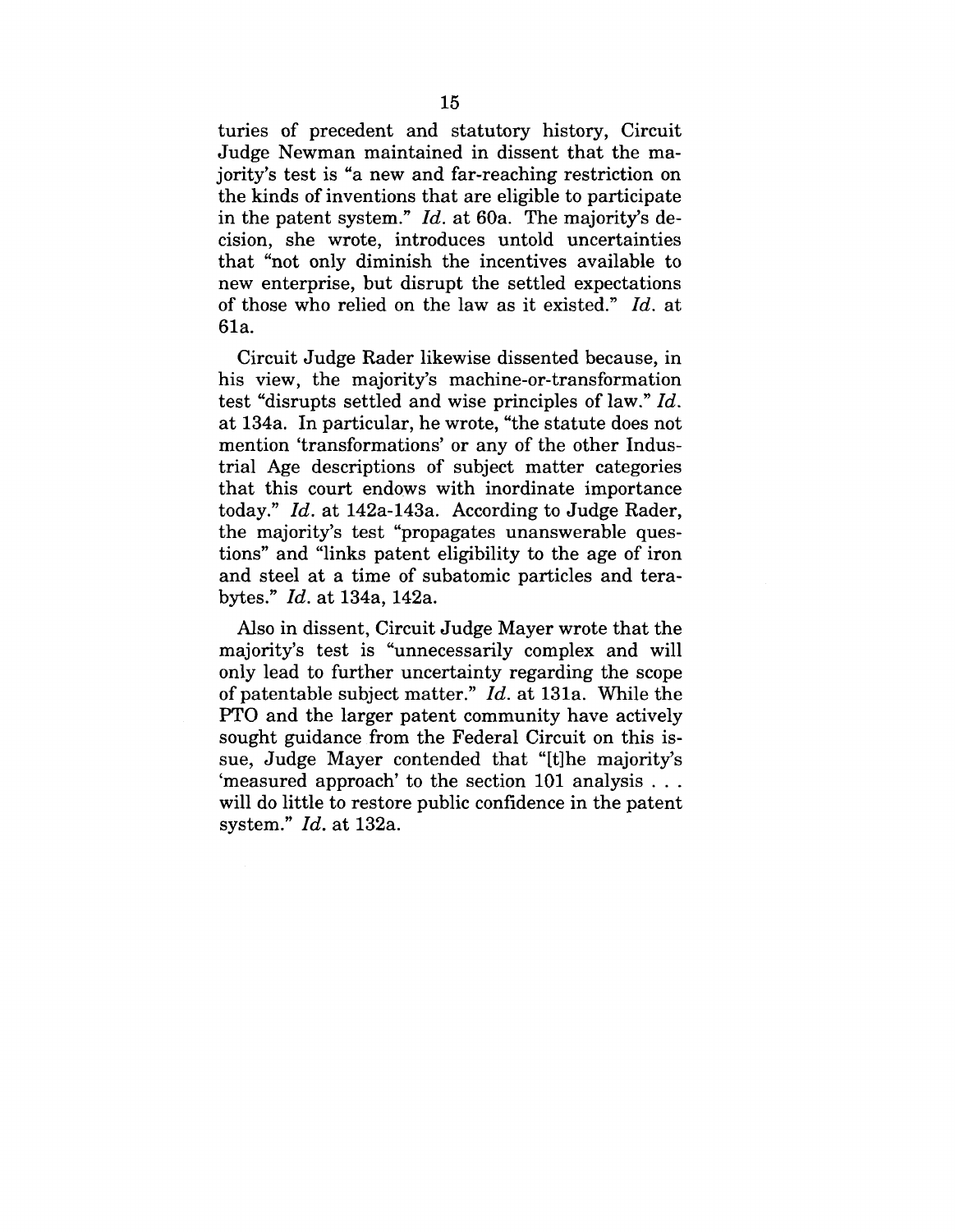#### REASONS FOR GRANTING THE PETITION

### I. THE FEDERAL CIRCUIT'S RIGID "MA-CHINE-OR-TRANSFORMATION" TEST CON-FLICTS WITH THIS COURT'S PRECEDENT AND CONGRESSIONAL INTENT

In its last two decisions on § 101, the Supreme Court set forth the proper test for patentable subject matter: "anything under the sun that is made by man" except "laws of nature, natural phenomena, and abstract ideas." *Diamond v. Chakrabarty,* <sup>447</sup> U.S. 303, 309 (1980); *Diamond v. Diehr,* 450 U.S. 175, 182, 185 (1981). The Court should grant the petition so that it can instruct the Federal Circuit to return to these first principles and restore the law of patent eligibility for processes under § 101.

Section 101 of the Patent Act provides patent eligibility for "any" new and useful process. In *Chakrabarty,* this Court noted that "Congress plainly contemplated that the patent laws would be given wide scope." 447 U.S. at 308. Indeed, the Court was informed by Congressional intent that statutory subject matter "include anything under the sun that is made by man." *Id.* at 309 (quoting S. REP. No. 82-1979, at 5 (1952), as reprinted in 1952 U.S.C.C.A.N. 2394, 2399; H.R. REP. NO. 82-1923 at 6 (1952)). The Court observed, however, that "laws of nature, physical phenomena, and abstract ideas have been held not patentable." *Id.*

*Diamond v. Diehr* then set forth the broad framework for analyzing the eligibility of process claims for patenting under § 101. The Court again acknowledged Congress' intent that statutory subject matter "include anything under the sun that is made by man," and that "laws of nature, natural phenomena,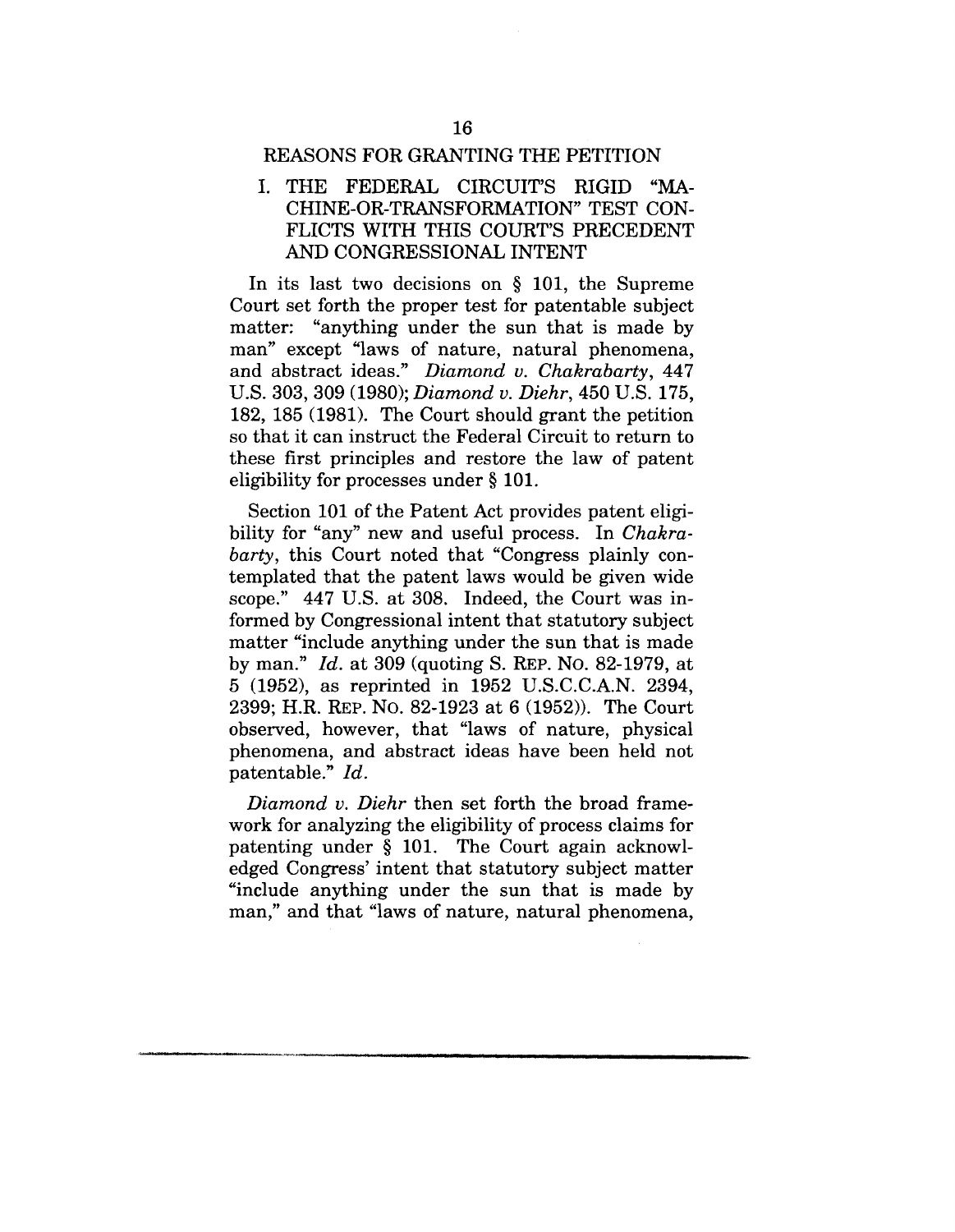and abstract ideas" are excluded from protection. 450 U.S. at 182, 185. Under *Diehr,* a process claim that includes one of these fundamental principles is eligible for patenting so long as the process, taken as a whole, represents "an *application* of a law of nature or mathematical formula." *Id.* at 187. *The Diehr* Court likened a process including an abstract idea to the discovery of an unknown phenomenon of nature: "If there is to be invention from such a discovery, it must come from the application of the law of nature to a new and useful end." *Id.* at 188 n.ll (quoting *Funk Bros. Seed Co. v. Kalo Inoculant Co.,* 333 U.S. 127, 130 (1948)). This distinction between a practical application and an abstract principle should be the dividing line for patentable subject matter--not the Federal Circuit's rigid "machine-or-transformation" test.

The Supreme Court has twice expressly declined to hold that the "machine-or-transformation" test is the only test for determining whether a process is eligible for patenting under § 101, as the Federal Circuit majority has now done. *In Gottschalk v. Benson,* 409 U.S. 63, 71 (1972), the Court wrote:

It is argued that a process patent must either be tied to a particular machine or apparatus or must operate to change articles or materials to a "different state or thing." We do not hold that no process patent could ever qualify if it did not meet the requirements of our prior precedents.

The Court reaffirmed this position in *Parker v. Flook:*

The statutory definition of "process" is broad. An argument can be made, however, that this Court has only recognized a process as within the statutory definition when it either was tied to a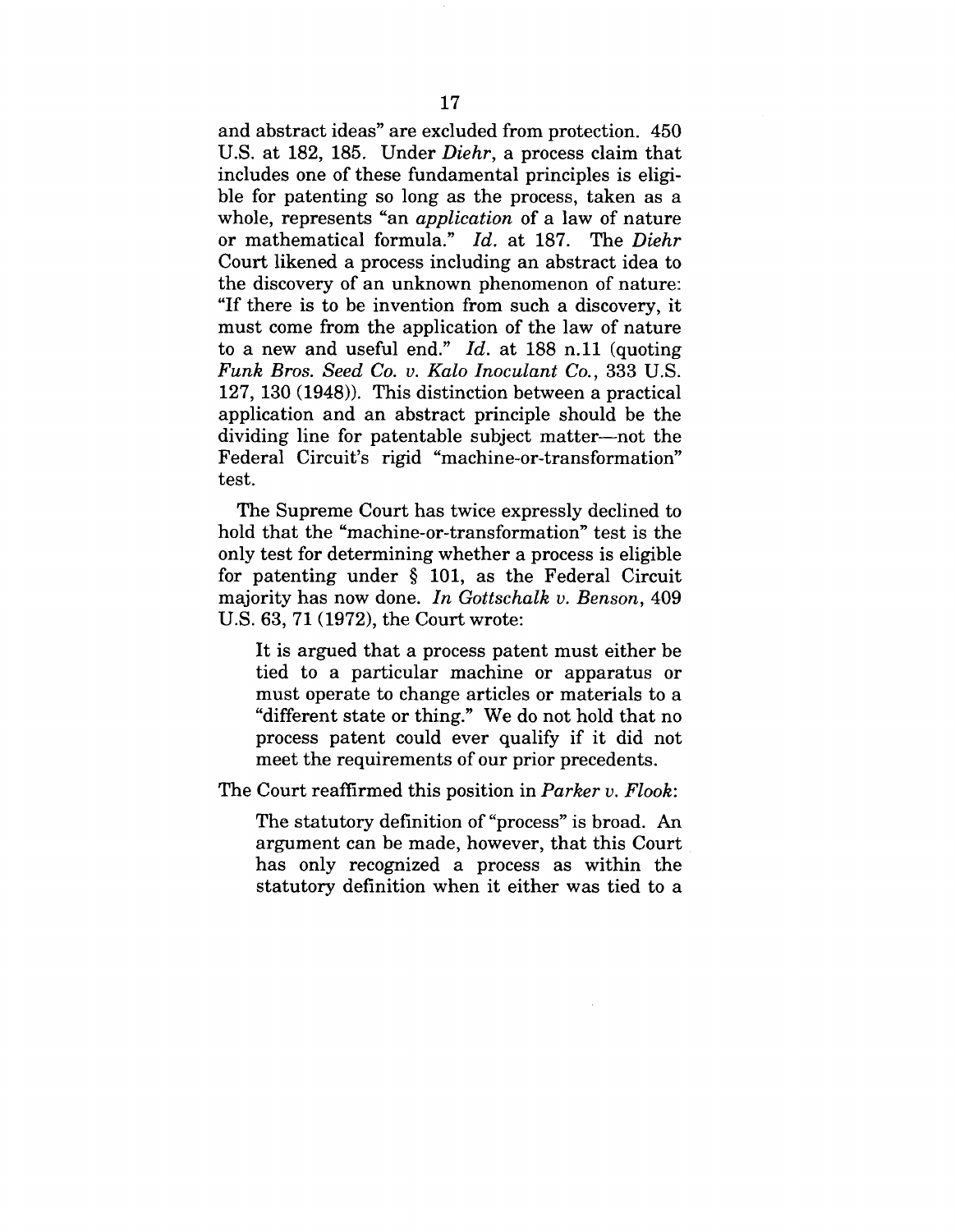particular apparatus or operated to change materials to a "different state or thing." As in Benson, we assume that a valid process patent may issue even if it does not meet one of these qualifications of our earlier precedents.

#### 437 U.S. 584, 588 n.9 (1978) (citations omitted).

Contrary to this Court's precedent, the Federal Circuit majority held that the machine-ortransformation test is not "optional or merely advisory" but rather "the only applicable test" for patent-eligible processes. App., *infra,* 15a-16a, n.ll, 34a. In doing so, the Federal Circuit majority misread the cases, relying on a statement in *Diehr,* 450 U.S: at 184 (quoting *Benson,* 409 U.S. at 70), that transformation is *"the"* clue to patentability as mandating the rigid "machine-or-transformation" test. App., *infra,* 15a-16a. But *Benson* itself expressly did not hold that a process must be tied to a machine or transform subject matter to be eligible for patenting. 409 U.S. at 71. And *Diehr* cited the transformation test as only an example (using the signal "e.g.") of a process that would satisfy  $\S$  101. 450 U.S. at 192.

Less than ten years ago, the Federal Circuit considered these very same Supreme Court cases in *State Street Bank* and *AT&T* and reached a different conclusion. At that time, instead of imposing a mandatory "machine-or-transformation" requirement for patent eligible processes under § 101, the court used a "useful, concrete, and tangible result" as the test for patent eligibility. *State Street Bank,* 149 F.3d at 1373; *AT&T,* 172 F.3d at 1361; *see also In re Alappat,* 33 F.3d 1526, 1544 (Fed. Cir. 1994) (en banc). Now, the Federal Circuit majority has simply changed course with no new guidance from this Court or Con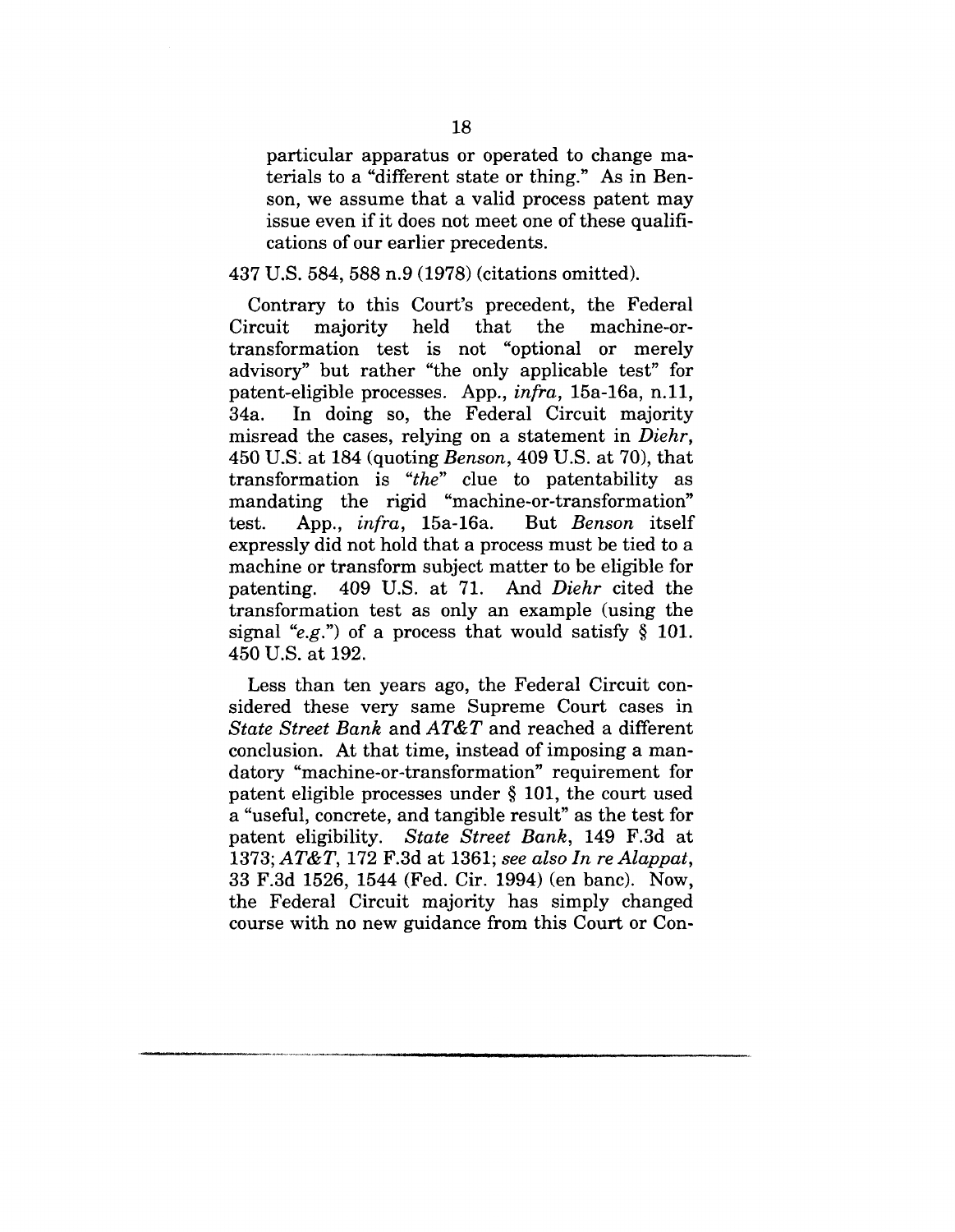gress, thereby disrupting what were previously "settled and wise principles of law." App., *infra,* 134a (Rader, J., dissenting).

Absent clear legislative guidance that process patents must be tied to a particular machine or transform subject matter, the courts should not impose such limitations. This Court has more than once cautioned that "courts 'should not read into the patent laws limitations and conditions which the legislature has not expressed.'" *Chakrabarty,* 447 U.S. at 308 (quoting *United States v. Dubilier Condenser Corp.,* 289 U.S. 178, 199 (1933)); *Diehr,* 450 U.S. at 182. A primary strength of the Patent Act is the lack of subject matter exclusions, leaving the door open for emerging technologies. By design, "Congress employed broad general language in drafting § 101 precisely because such inventions are often unforeseeable." *Chakrabarty,* 447 U.S. at 316.

Most recently, Congress embraced the Federal Circuit's holding in *State Street Bank,* 149 F.3d at 1373, that a process involving an abstract idea is patentable if it produces a "useful, concrete, and tangible result," as the proper interpretation of § 101. Enacting 35 U.S.C. § 273 to provide a prior inventor defense to infringement of business method patents, Congress explained: "[a]s the Court [in *State Street Bank]* noted, the reference to the business method exception had been improperly applied to a wide variety of processes, blurring the essential question of whether the invention produced a 'useful, concrete, and tangible result." 145 Cong. Rec. S14696-03, 145 Cong. Rec. S14696-03, \$14717 (daily ed. Nov. 17, 1999). As acknowledged by Congress, the "essential question" for process patenting is whether a process applies a fundamental principle to a useful end result, not whether the proc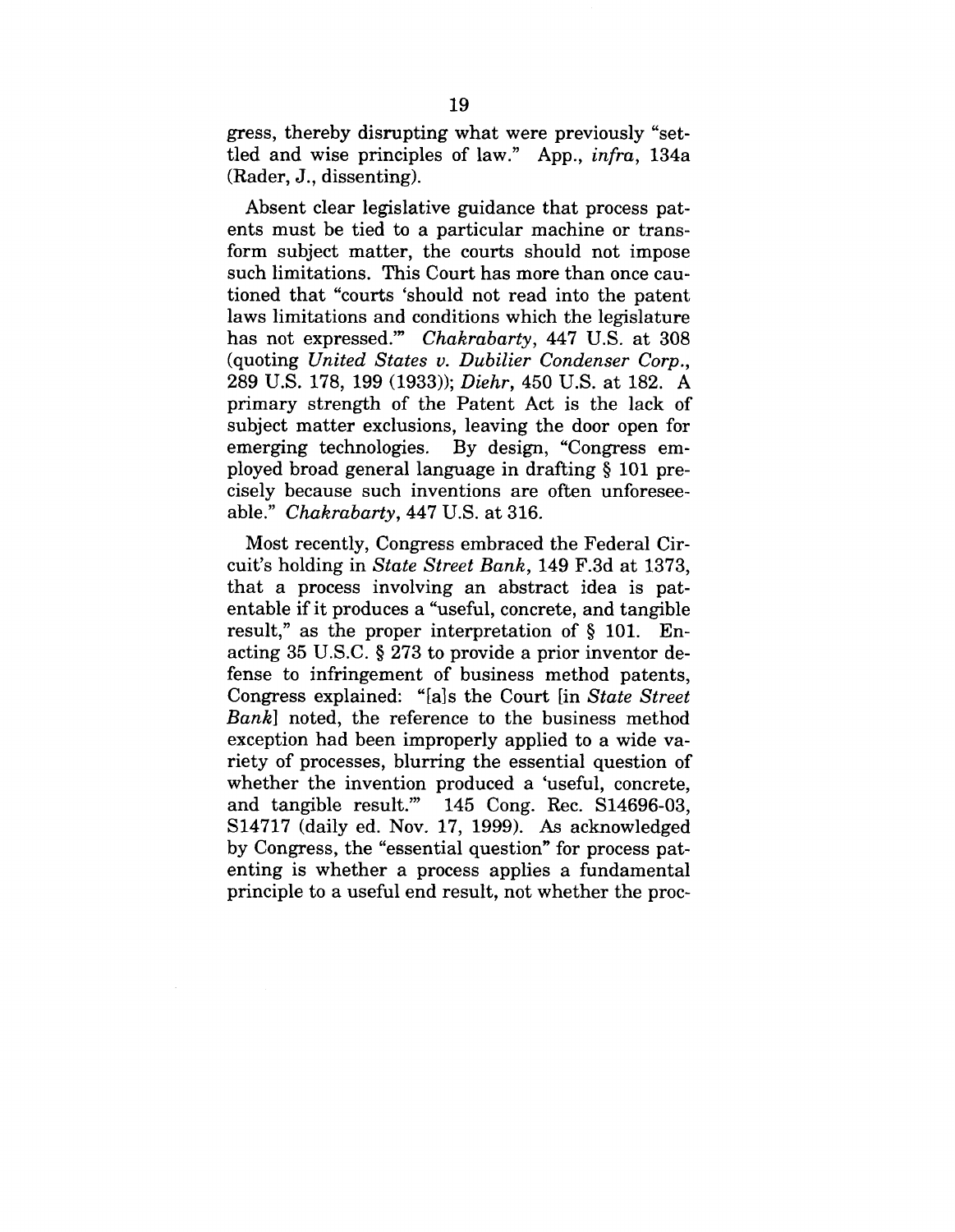ess is tied to a particular machine or transforms articles.

The Federal Circuit majority's "machine-ortransformation" test is unnecessarily restrictive on patent-eligible subject matter under § 101 and contrary to the plain language of the statute that "any new and useful process" is eligible for patenting. The *Diehr* test, excluding only "laws of nature, physical phenomena, and abstract ideas," has proven flexible enough to adapt to emerging technologies, such as a data processing system for managing a financial services configuration of a portfolio, *State Street Bank,* 149 F.3d at 1373 ("In *Diehr,* the Court explained that certain types of mathematical subject matter, standing alone, represent nothing more than abstract ideas until reduced to some type of practical application."), a method for automatically routing interexchange calls in a telecommunications system, *AT&T,* 172 F.3d at 1356-57 ("In *Diehr,* the Court expressly limited its two earlier decisions in *Flook* and *Benson* by emphasizing that these cases did no more than confirm the 'long-established principle' that laws of nature, natural phenomena, and abstract ideas are excluded from patent protection."), and a method for analyzing electrocardiograph signals to detect heart problems, *Arrhythmia Research Tech., Inc. v. Corazonix Corp.,* 958 F.2d 1053, 1057 (Fed. Cir. 1992) ("In *Diamond v. Diehr* the Court explained that non-statutory status under section 101 derives from the 'abstract', rather than the 'sweeping', nature of a claim that contains a mathematical algorithm."), among many others.

The Bilski invention, while not meeting the Federal Circuit's rigid "machine-or-transformation" test, is not merely an "abstract idea." It should be eligible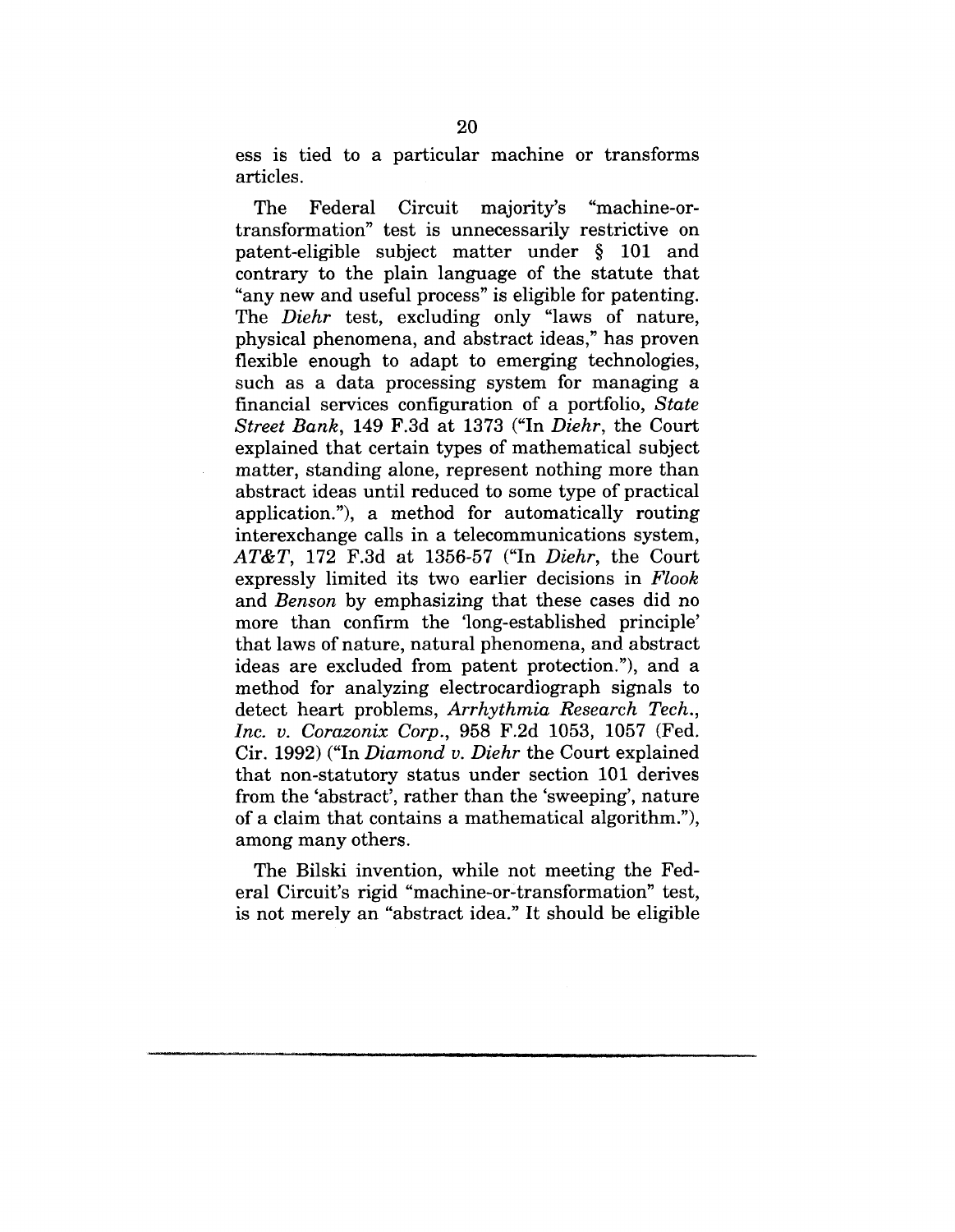for patenting under § 101 and fully examined for patentability under the other provisions of the Patent Act. Attempts to fuse § 101 with other requirements of patentability, such as whether the invention is novel (§ 102), unobvious (§ 103), or sufficiently described  $(\S 112)$ , are improper. This Court has explained that:

Section 101... is a general statement of the type of subject matter that is eligible for patent protection "subject to the conditions and requirements of this title." Specific conditions for patentability follow .... The question therefore of whether a particular invention is novel is "wholly apart from whether the invention falls into a category of statutory subject matter."

*Diehr,* 450 U.S. at 189-90 (quoting *In re Bergy,* 596 F.2d 952, 961 (C.C.P.A. 1979)). Barring the Bilski invention at the door of § 101 based on the "machineor-transformation" test is contrary to the statute and this Court's precedent.

II. CERT. SHOULD BE GRANTED TO PRE-VENT THE FEDERAL CIRCUIT AND THE PTO FROM LIMITING PROCESS PATENTS TO MANUFACTURING METHODS

With the *Bilski* decision and more recent decisions that follow it, both the Federal Circuit and the PTO have essentially limited process patents to manufacturing methods and excluded business methods, contrary to the patent statute. Although the plain language of § 101 extends patent eligibility to "any new and useful process, machine, manufacture, or composition of matter," both the Federal Circuit and the PTO now insist that a patent-eligible "process" must be tied to one of the other statutory categories. Cir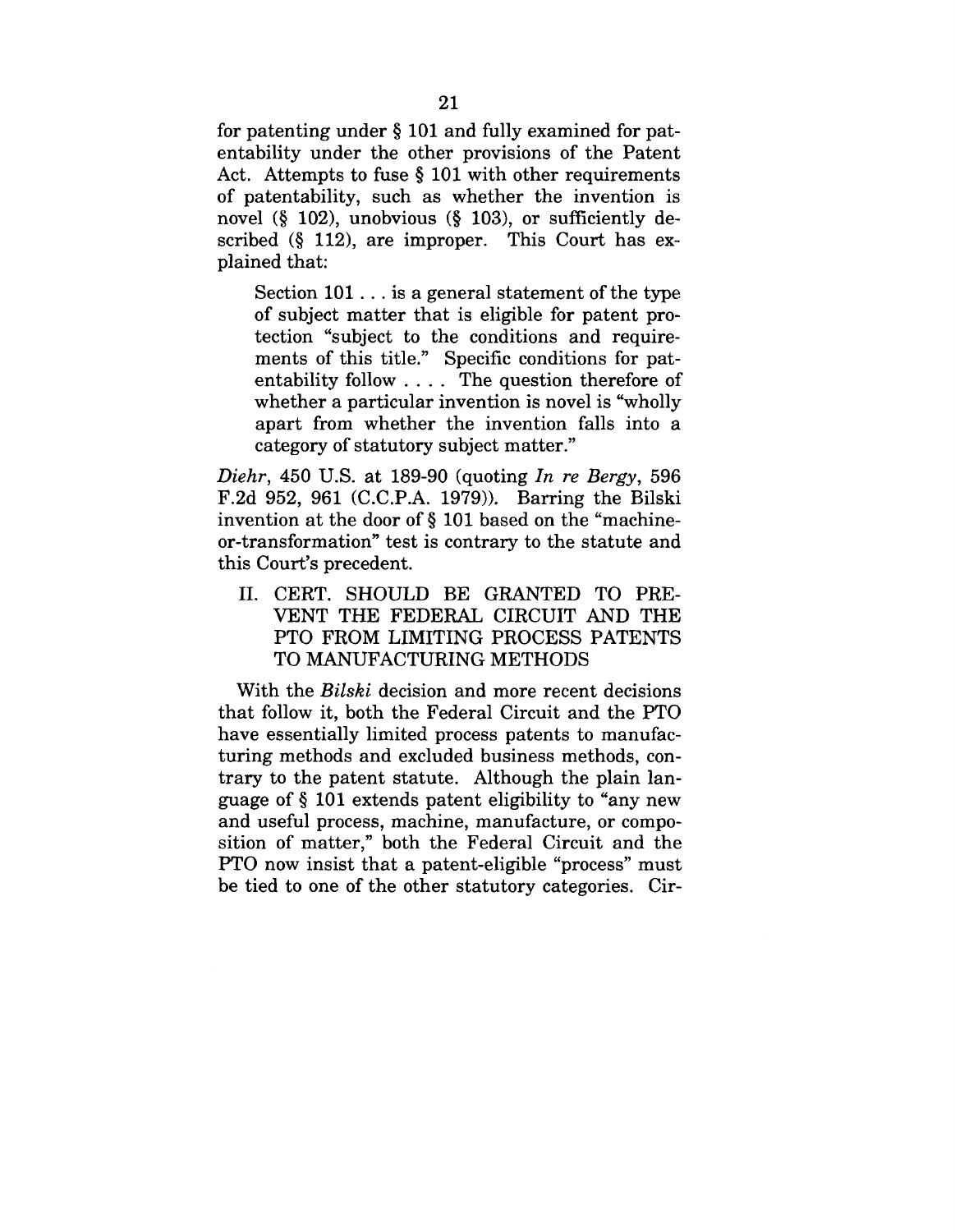cuit Judge Newman admonished that "the United States Supreme Court has never held that 'process' inventions suffered a second-class status under our statutes, achieving patent eligibility only derivatively through an explicit 'tie' to another statutory category." App., *infra,* 89a (Newman, J., dissenting).

Nonetheless, a panel of the Federal Circuit recently conferred such second-class status on process inventions. *In re Comiskey, ~* F.3d \_\_., 2009 WL 68845, at \*8 (Fed. Cir. Jan. 13, 2009). In *Comiskey,* the Federal Circuit held that "a claim reciting an algorithm or abstract idea can state statutory subject matter only if, as employed in the process, it is embodied in, operates on, transforms, or otherwise involves another class of statutory subject matter, i.e., a machine, manufacture, or composition of matter." *Id.* In other recent decisions, the PTO Board of Patent Appeals and Interferences listed only manufacturing processes from the 19th and early 20th centuries as examples of processes sufficiently transformative to be eligible for patenting. *Ex parte Langemyr,* <sup>2008</sup> WL 5206740, slip op. at 9, n.3 (B.P.A.I. May 28, 2008); *Ex parte Wasynczuk,* 2008 WL 2262377, slip op. at 12-13, n.3 (B.P.A.I. June 2, 2008).

Requiring transformation of subject matter improperly restricts patent-eligible processes to manufacturing methods and "freeze[s] process patents to old technologies, leaving no room for the revelations of the new, onrushing technology," despite this Court's precedent to the contrary. *See Benson,* 409 U.S. at 71. This flies in the face of the long-held tenet that "the inventions most benefitting mankind are those that 'push back the frontiers.'" *Chakrabarty,* 447 U.S. at 316 (quoting *Great A. & P. Tea Co. v. Supermarket Corp.,* 340 U.S. 147, 154 (1950)).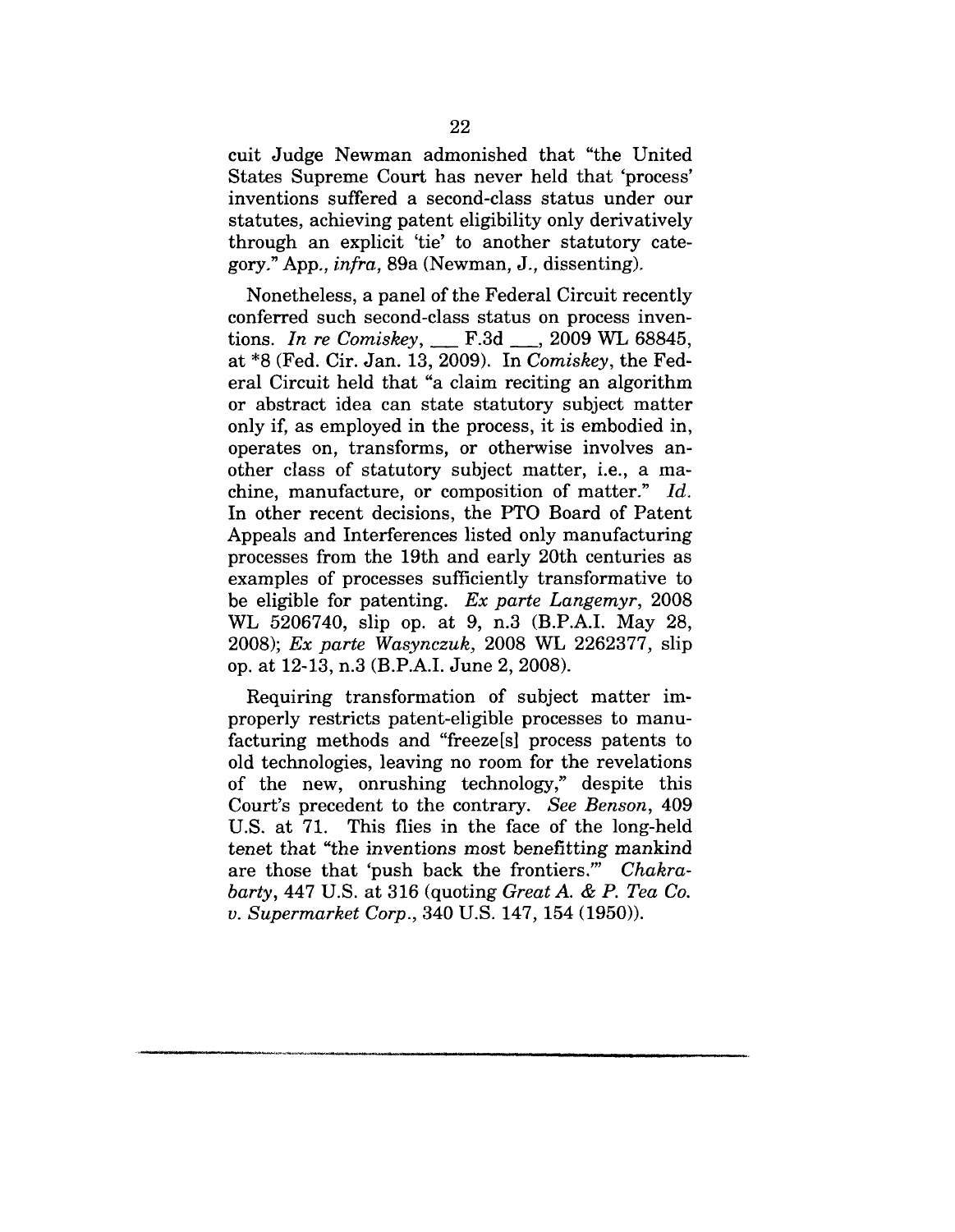While the Federal Circuit majority purported to reject a categorical exclusion of business method patents, App., *infra,* 25a, its holding has the practical effect of precluding most patents on business methods. Many business methods relate to human behavior or the flow of information, neither of which would satisfy the Federal Circuit's "machine-ortransformation" test. *The Diehr* test, on the other hand, can be applied to modern-day business processes as readily as to by-gone manufacturing processes, or even to the paper-based business innovations from the earliest days of the patent system.<sup>1</sup>

Restricting process patents to manufacturing methods that satisfy the "machine-or-transformation" test is not only backward-looking, it is inconsistent with the patent statute's recognition that business methods are eligible for patenting. *See* 35 U.S.C.  $§$  273(a)(3) ("[T]he term 'method' means a method of doing or conducting business."). The American Inventors' Protection Act of 1999 enacted a prior user defense to infringement of business method patent claims to protect those who had mistakenly thought commercialized business methods are not patentable. 35 U.S.C. § 273. In this act, Congress embraced both business methods and the Federal Circuit's *State Street Bank* "useful, concrete, and tangible result" test. 145 Cong. Rec. \$14696-03, S14717 (daily ed. Nov. 17, 1999) ("As the Court [in State Street Bank] noted, the reference to the business method exception had been improperly applied to a wide variety of

*<sup>~</sup> See, e.g.,* U.S. Patent No. 480,423 ("Method of Preventing Fraud in the Sale of Newspapers and Other Publications" (1892)); U.S Patent No. 575,731 ("Insurable Property Chart" (1897)); U.S. Patent No. 138,891 (~Revenue Stamps" (1873)).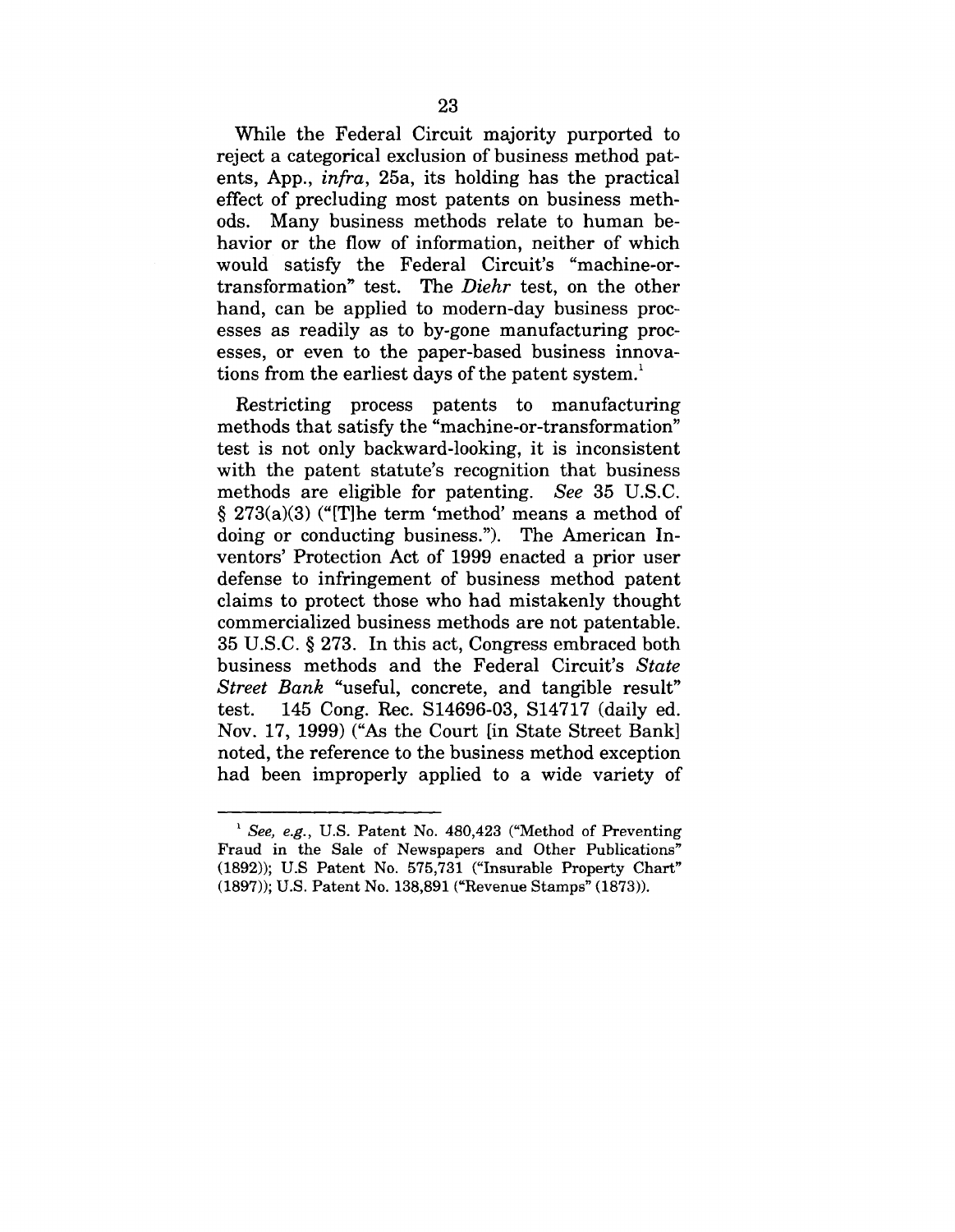processes, blurring the essential question of whether the invention produced a 'useful, concrete, and tangible result.'").

Enacting § 273, Congress further recognized that patents protect pure business methods that produce a useful end result, including:

methods used in connection with internal commercial operations as well as those used in connection with the sale or transfer of useful end results--whether in the form of physical products, or in the form of services, or in the form of some other useful results; for example, results produced through the manipulation of data or other inputs to produce a useful result.

*Id.* Since enacting § 273, Congress has declined several opportunities to legislate in the area of business method patents. Three recent Congresses have considered bills to curtail business method patenting, but none has been enacted. *See* H.R. 5364, 106th Cong. (2000); H.R. 1332, 107th Cong. (2001); H.R. 5299, 108th Cong. (2004). Where Congress has declined to place limitations on patent-eligible subject matter, the courts should not impose them. *Chakrabarty,* 447 U.S. at 308; *Diehr,* 450 U.S. at 182.

Review by this Court is needed to stop the Federal Circuit and its "machine-or-transformation" test from confining business method patents to the manufacturing processes of America's past. To ensure liberal encouragement to the innovators of America's information economy, the petition for certiorari should be granted.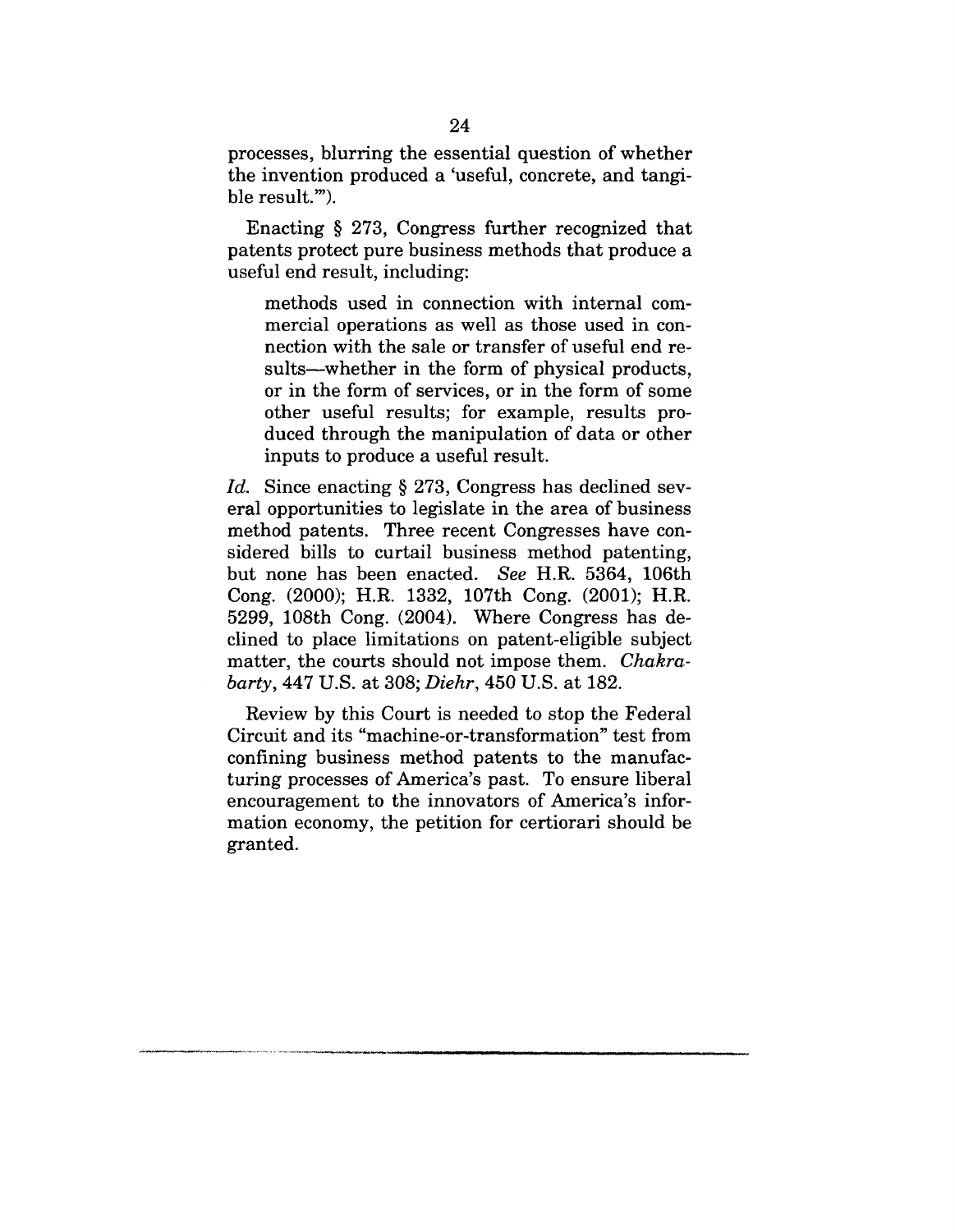### III. INTERPRETATION OF SECTION 101 IS A QUESTION OF EXCEPTIONAL IMPOR-TANCE TO BOTH THE PATENT SYSTEM AND THE NATION'S ECONOMY

The Federal Circuit's decision legislates new public policy that endangers innovation and upsets the settled expectations of patent owners and the inventing public. By narrowing patent eligibility to only those processes that satisfy the "machine-or-transformation" test, the Federal Circuit "links patent eligibility to the age of iron and steel at a time of subatomic particles and terabytes." App., *infra,* 134a (Rader, J., dissenting). This policy shift calls into question the validity of thousands of issued patents and threatens to stifle innovation in emerging technologies that drive today's information-based economy. Moreover, mounting uncertainty over how the PTO and courts will apply the "machine-or-transformation" test threatens innovation in established fields that are central to the U.S. economy, such as computer software and biotechnology.

1. Patents encourage innovation. The intentional breadth of the Patent Act "embodie[s] Jefferson's philosophy that 'ingenuity should receive a liberal encouragement.'" *Chakrabarty,* 447 U.S. at 308-09 (quoting 5 WRITINGS OF THOMAS JEFFERSON 75-76 (Washington ed. 1871)). A recent study of global intellectual property protections found that eight of the top ten most innovative countries were also among the top ten in strength of patent protection. Edwin Lai, *Intellectual Property Protection in a Globalizing Era: Insights from the Federal Reserve Bank of Dallas,* ECONOMIC LETTER, Vol. 3, No. 3, at 5 (Mar. 2008). The study concluded that inadequate patent protection "greatly discouraged" innovation. *Id.* at 4.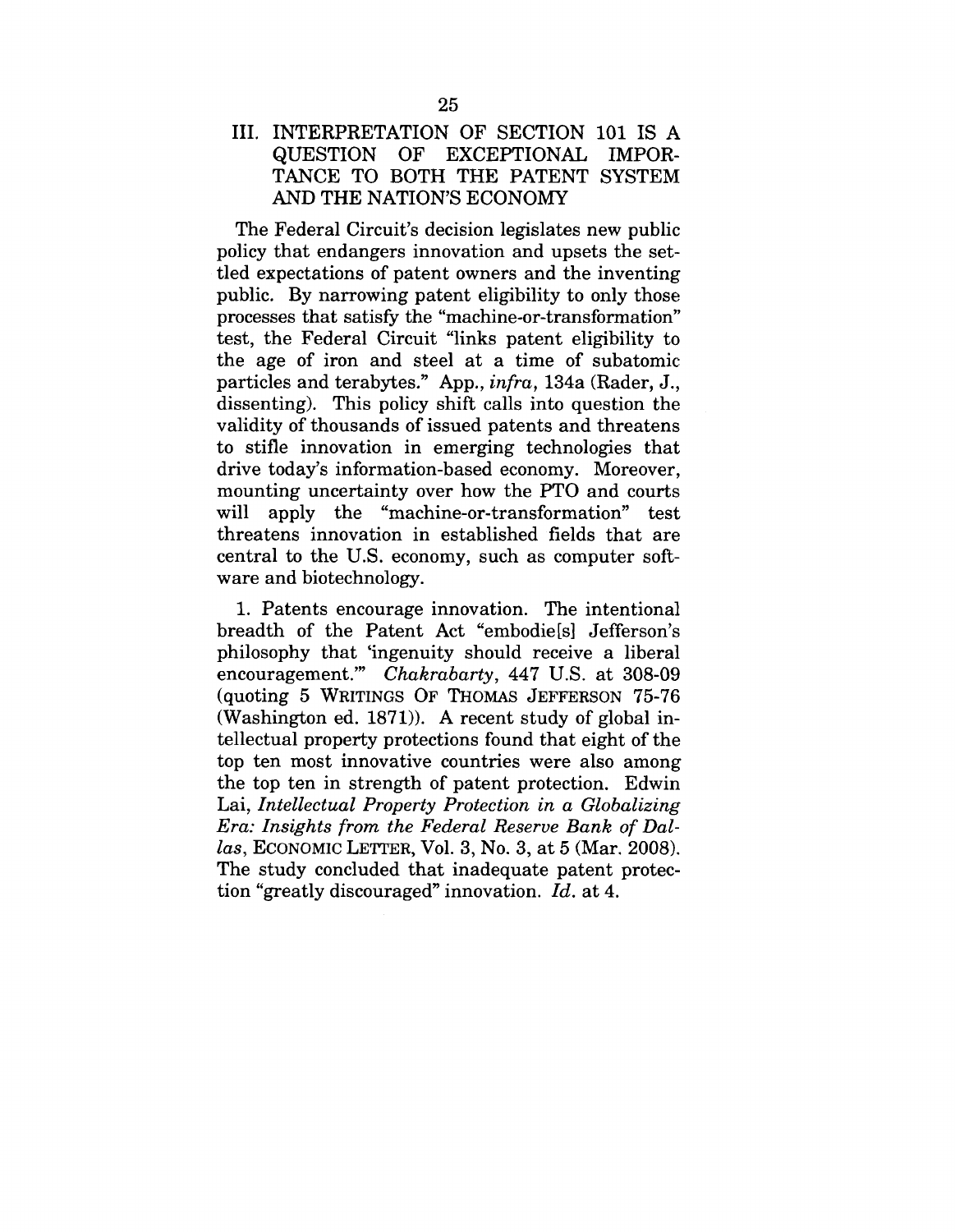With the decision below, the Federal Circuit threatens to impede innovation by retreating from its formerly technology-neutral position that "[t]he use of the expansive term 'any' in § 101 represents Congress's intent not to place any restrictions on the subject matter for which a patent may be obtained beyond those specifically recited in § 101 and the other parts of Title 35." *In re Alappat,* 33 F.3d 1526, 1542 (Fed. Cir. 1994) (en banc). This reversal is contrary to ~U.S. law and policy [that] have embraced advances without regard to their subject matter. That promise of protection, in turn, fuels the research that, at least for now, makes this nation the world's innovation leader." App., *infra,* 137a (Rader, J., dissenting). *See also* Robert Greene Sterne & Lawrence B. Bugaisky, *The Expansion of Statutory Subject Matter Under the 1952 Patent Act,* 37 AKRON L. REV. 217, 225 (2004) (arguing that its lack of subject matter exclusions is the strength of the Patent Act).

Requiring processes to be tied to a machine or transform articles limits the patent incentives available to breakthroughs at the forefront of technology in fields known *(e.g.,* internet commerce, information technology, industrial engineering, bioinformatics) Frontier innovations have always challenged the PTO and the courts, but their value has long been recognized. Innovations such as the telephone and telegraph were at first declared unpatentable by the PTO. *See* Sandra Szczerbicki, *The Shakedown on State Street,* 79 OR. L. REV. 253 (2000). Computer software and man-made bacterium faced similar obstacles. *Id.* at 254; *see also Chakrabarty,* 447 U.S. at 306. The Patent Act, however, was designed to accommodate and encourage just such unanticipated inventions. "Congress employed broad general language in drafting § 101 precisely because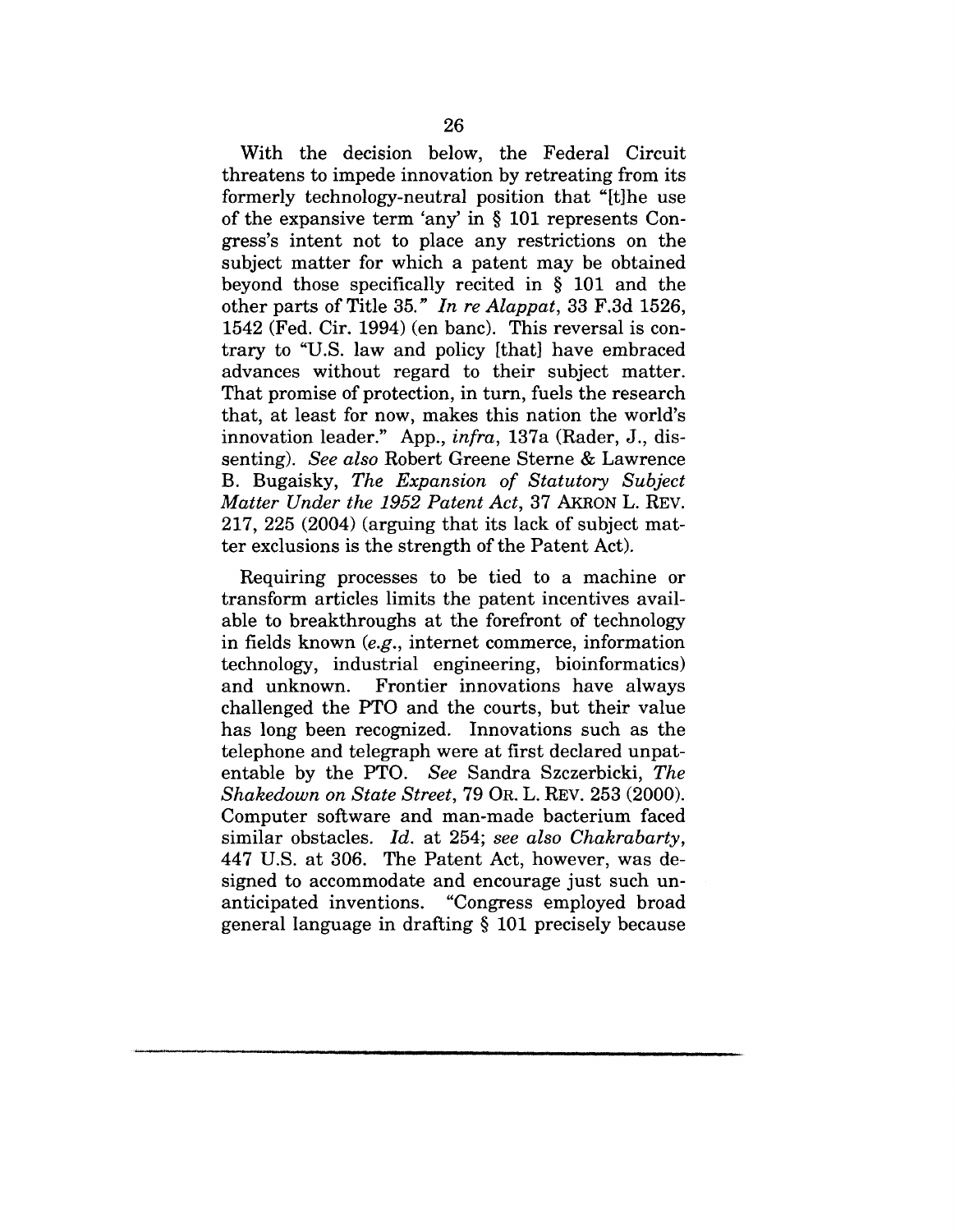such inventions are often unforeseeable." *Chakrabarty,* 447 U.S. at 316. Indeed, "[a] rule that unanticipated inventions are without protection would conflict with the core concept of the patent law that anticipation undermines patentability." *Id.*

2. The Federal Circuit decision is particularly harmful to innovations of the knowledge economy, which have been dominant contributors to economic growth. The "machine-or-transformation" test "excludes many of the kinds of inventions that apply today's electronic and photonic technologies, as well as other processes that handle data and information in novel ways. Such processes have long been patent eligible, and contribute to the vigor and variety of today's Information Age." App., *infra,* 60a (Newman, J., dissenting). Innovation in the knowledge economy thrives beyond the traditional scientific and engineering fields and includes new and useful businessrelated processes, which may or may not be implemented on a machine.

Some have estimated that denying patent protection to the innovations of the knowledge economy would exclude as much as seventy percent of the U.S. economy from patent protection. Jeffrey R. Kuester & Lawrence E. Thompson, *Risks Associated with Restricting Business Method and E-Commerce Patents,* 17 GA. ST. U. L. REV. 657, 683 (2001). Businesses related to the management of companies and enterprises contributed \$271.3 billion to the U.S. gross domestic product in 2007, while the information technology industry contributed \$586.3 billion. SOO JEONG KIM ET AL., U.S. DEP'T OF COM., ANNUAL INDUSTRY ACCOUNTS: SURVEY OF CURRENT BUSINESS 32 (Dec. 2008). Internet-based commerce reached \$1 trillion in 2002 and was expected to increase to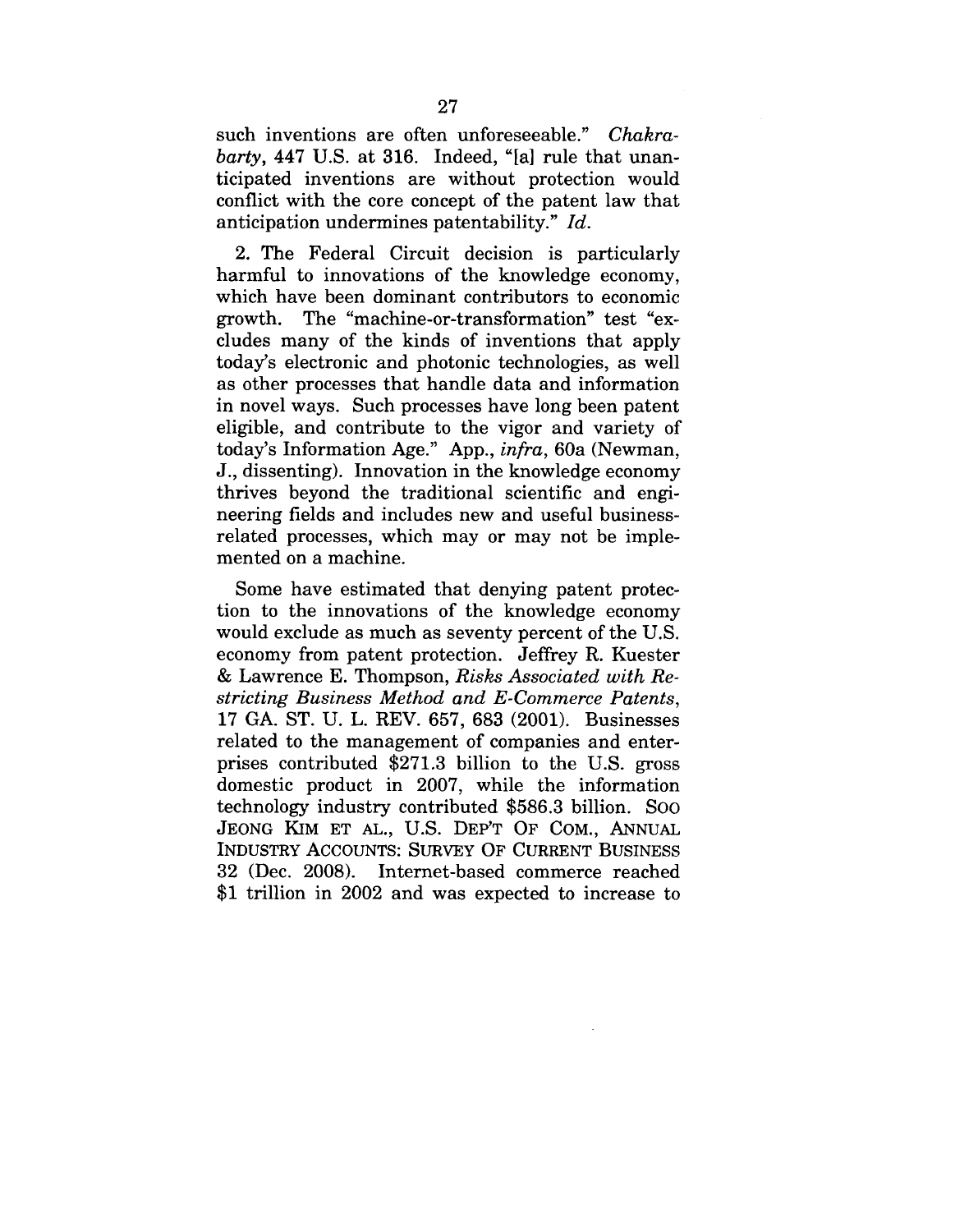nearly \$6 trillion in 2006. JOHN GANTZ, ENABLING TOMORROW'S INNOVATION: AN IDC WHITE PAPER AND BSA CEO OPINION POLL *ii.* (Oct. 2003). Innovations in these fields involve organizations, human beings, and the flow of information. The "machine-or-transformation" test lacks the flexibility to adapt to these developments and provide the encouragement intended by the patent laws.

The Federal Circuit's decision denies patent eligibility to the very industries that are leading today's economic growth. At a time of a "widespread deceleration" in durable-goods manufacturing, the information technology and communications industries grew by 13%. KIM ET *AL., supra,* at 21, 23. Indeed, in 2007, overall GDP growth was led by industries including professional and business services and information technology. *Id.* at 23. Restricting § 101 to exclude patent eligibility in these fields runs counter to this Court's direction that "It]he subject-matter provisions of the patent law have been cast in broad terms to fulfill the constitutional and statutory goal of promoting 'the Progress of Science and the useful Arts' with all that means for the social and economic benefits envisioned by Jefferson." *Chakrabarty,* 447 U.S. at 315.

3. The decision below ushers in a new, restrictive view of § 101, introducing uncertainties that "not only diminish the incentives available to new enterprise, but disrupt the settled expectations of those who relied on the law as it existed." App., *infra,* 61a (Newman, J., dissenting). Furthermore, "[a]dherence to settled law, resulting in settled expectations, is of particular importance 'in cases involving property... rights, where reliance interests are involved.'" *Id.* at 95a (Newman, J., dissenting) (quoting *Payne v. Ten-*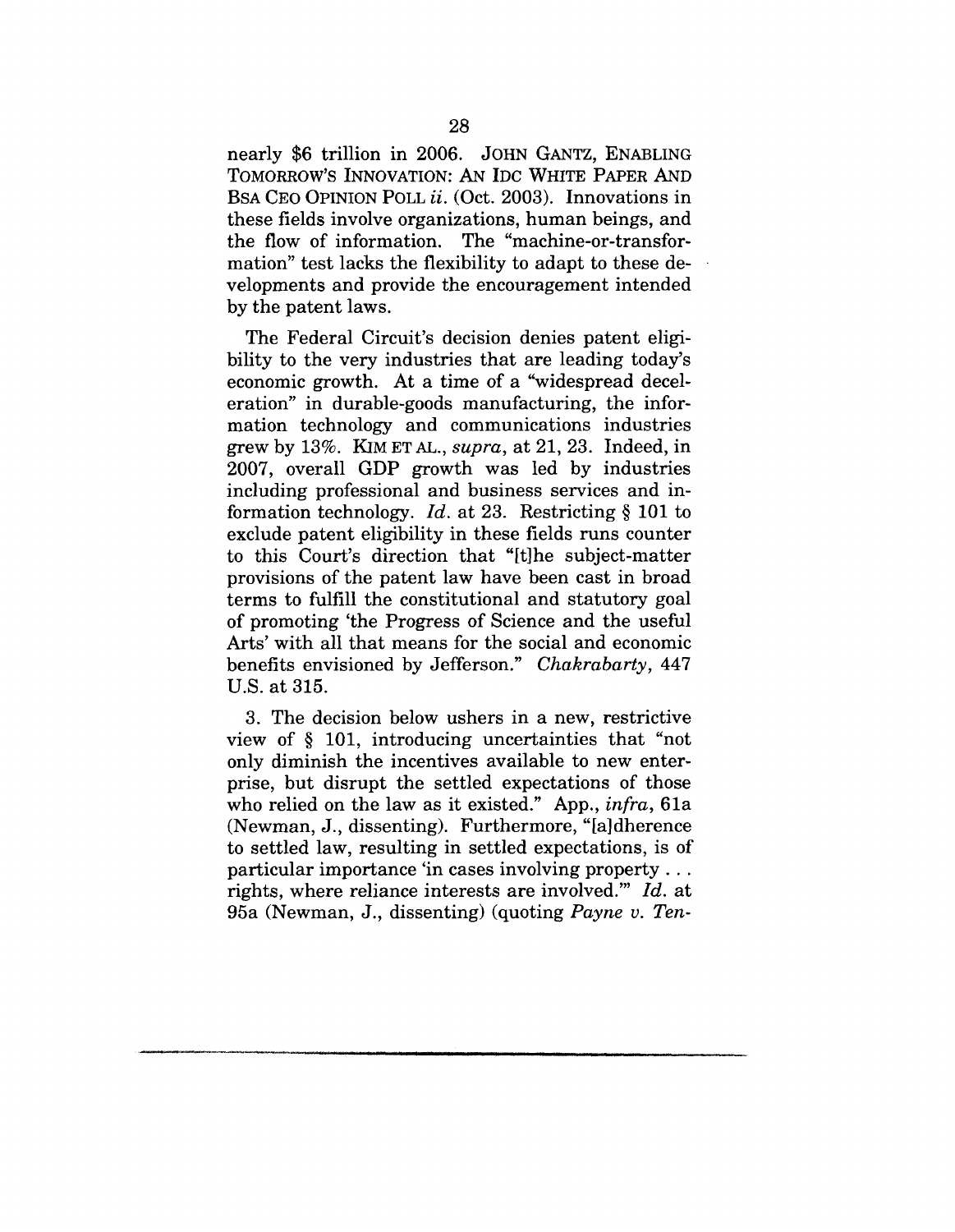*nessee,* 501 U.S. 808, 828 (1991)). Congressional action is required to change such well-settled rules because "[f]undamental alterations in these rules risk destroying the legitimate expectations of inventors in their property." *Festo Corp. v. Shoketsu Kinzoku Kogyo Kabushiki Co., Ltd.,* 535 U.S. 722, 739 (2002).

The Federal Circuit's adoption of the "machine-ortransformation" test calls into question countless process patents issued before the PTO and Federal Circuit began applying this more restrictive test. This Court has more than once admonished that "courts must be cautious before adopting changes that disrupt the settled expectations of the inventing community." *Id.* at 739 (citing *Warner-Jenkinson Co. v. Hilton Davis Chem. Co.,* 520 U.S. 17, 28 (1997)).

Like the doctrine of equivalents issue in *Festo,* the patentability of processes that apply a fundamental principle to produce a useful result was settled. Business methods were patentable before *State Street Bank,* and they remain patentable in accordance with Congress's intent, as evidenced by 35 U.S.C. § 273. *See State Street Bank,* 149 F.3d at 1375 (stating that a "business method exception has never been invoked by this court, or the CCPA, to deem an invention unpatentable"). Tens of thousands of patents have issued for business methods, software and information processes, and biotechnology methods. Just as this Court warned in *Festo,* "[t]o change so substantially the rules of the game now could very well subvert the various balances the PTO sought to strike when issuing the numerous patents which have not yet expired and which would be affected by our decision." 535 U.S. at 739 (quoting *Warner-Jenkinson,* 520 U.S. at 32 n.6). By requiring that process patents produce some physical transformation or be tied to a machine,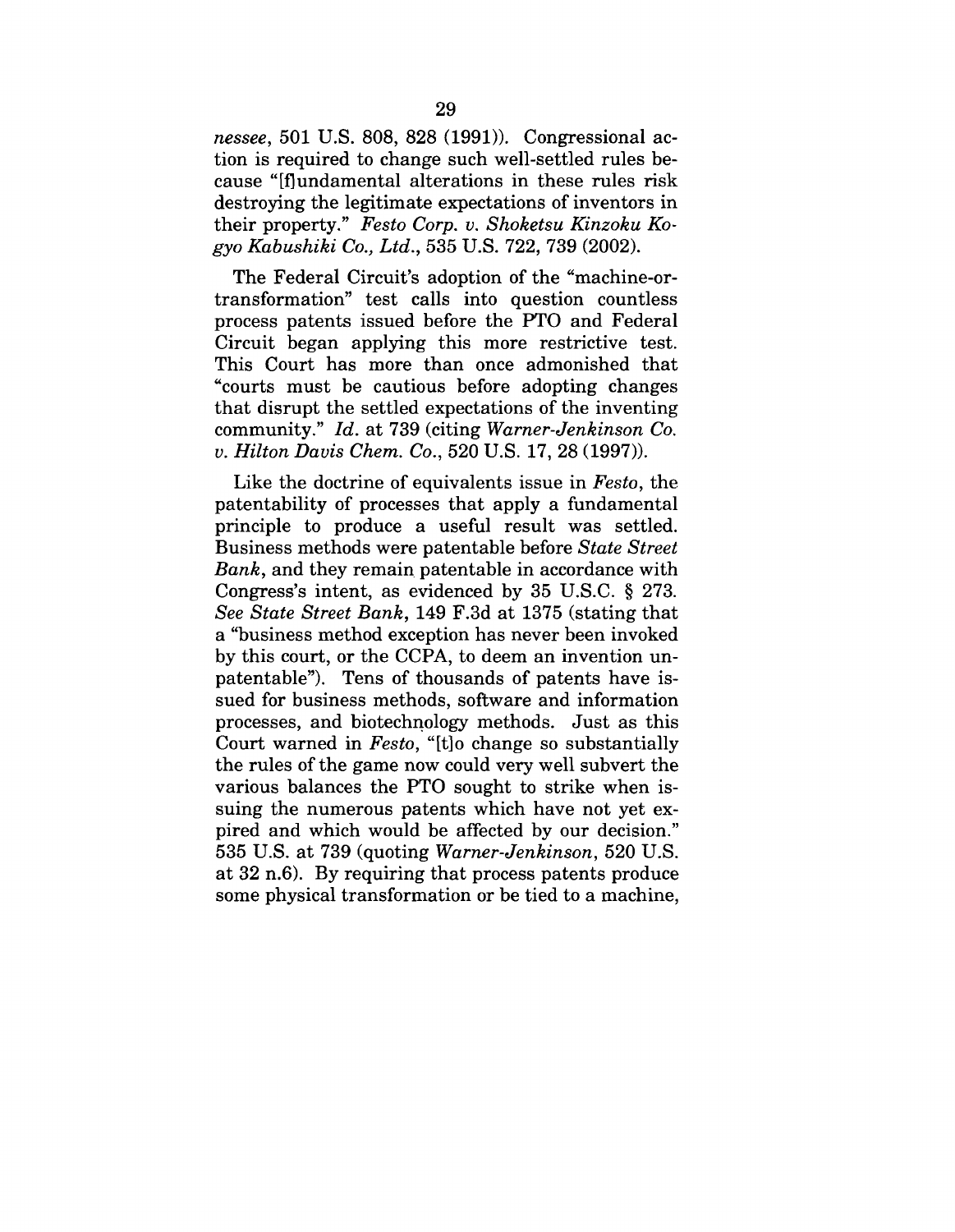the Federal Circuit has ventured into territory reserved for the legislature and disrupted the settled expectations of patent owners and inventors alike.

4. While directed to a "business method," the Federal Circuit's decision threatens many of the nation's fundamental industries, including software and biotechnology.2 The software industry is fundamental to the U.S. economy, representing billions of dollars and millions of jobs. A recent report by the Software and Information Industry Association revealed that the software and information industry generated \$564 billion in 2005, outpacing traditional brick and mortar industries such as food manufacturing and computer and electronic products manufacturing. SOFTWARE & INFO. INDUS. ASS'N, SOFTWARE AND INFORMATION: DRIVING THE GLOBAL KNOWLEDGE ECONOMY 7-8 (2008).

As the software industry has grown, tens of thousands of software patents have issued and are currently in force. Indeed, the software industry report noted that "[t]he U.S. software and information industries depend on a meaningful international framework to protect the industries' intellectual property .... " *Id.* at 11. The *Bilski* decision casts doubt on these protections. Software patents that were examined and issued under a different standard for eligibility under § 101 are left vulnerable to attack. In a recent survey, software industry execu-

<sup>&</sup>lt;sup>2</sup> The importance of the question presented and its broad application beyond business methods is further evidenced by the extensive participation in the Federal Circuit by amicus curiae from diverse industries including financial services, management consulting, computer software, biotechnology, insurance, and tax accounting.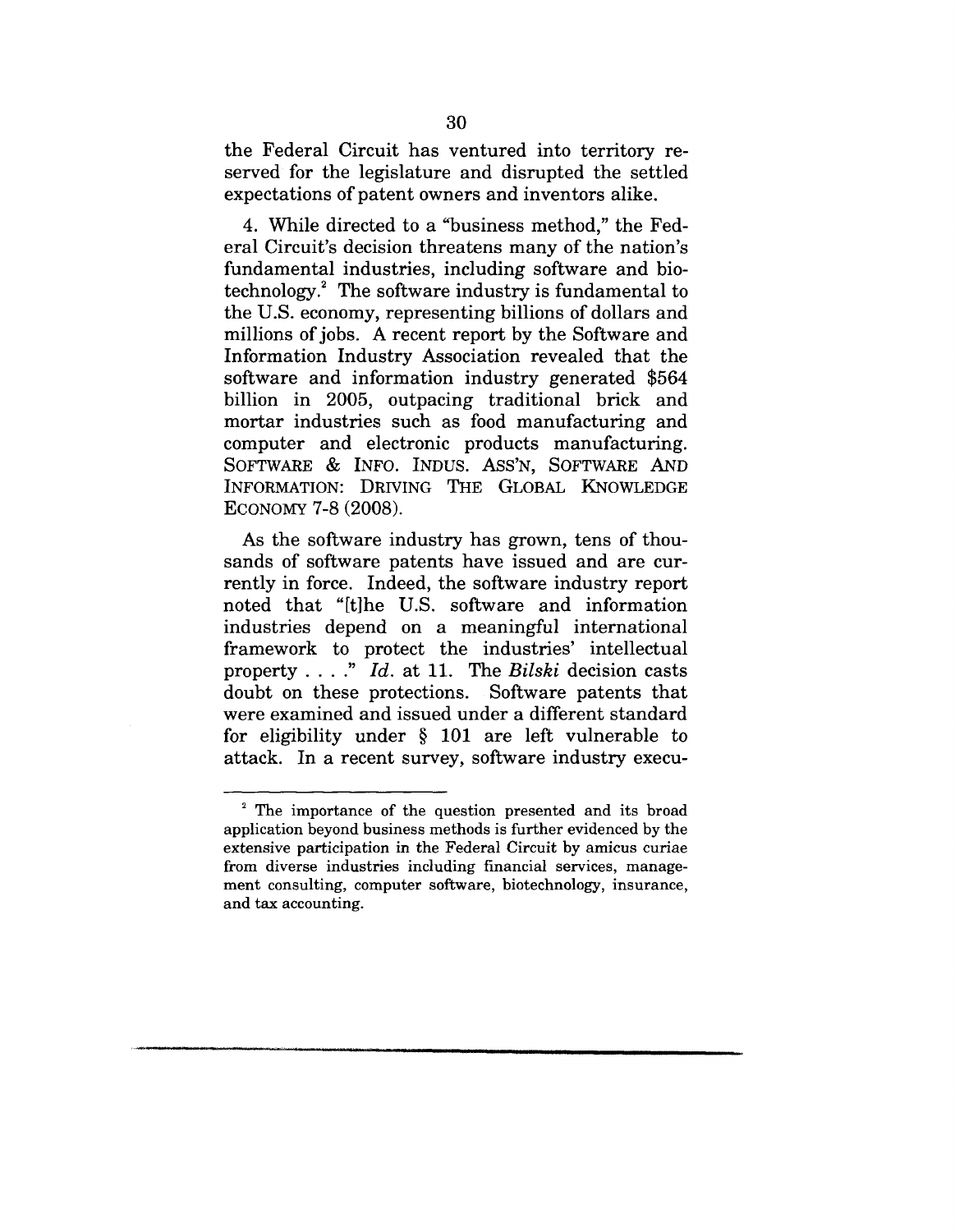tives cautioned that adequate intellectual property protection is one of the top challenges to technologybased innovation. GANTZ, *supra,* at 12 (warning that "[i]f commercial software companies can't protect their work, investors won't invest, innovators won't invent and the IT sector won't be able to achieve its full economic potential.").

The *Bilski* decision also creates uncertainty for the biotechnology and pharmaceutical industries, which rely on patent protection to recoup hundreds of millions of dollars spent on research and development. The Federal Circuit has already relied on *Bilski* to invalidate claims in an issued patent for an immunization method. *Classen Immunotherapies, Inc. v. Biogen IDEC,* 2008 WL 5273107 (Fed. Cir. Dec. 19, 2008). Similarly, the PTO Board of Appeals has rejected an application for a diagnostic method involving an individual cornea of an eye. *Ex parte Roberts,* 2008 WL 2754746 (B.P.A.I. July 15, 2008). The uncertainties caused by the "machine-or-transformation" test are the "enemy of innovation." App., *infra,* 61a (Newman, J., dissenting).

5. The urgency of the issues involved in this case is underscored by the PTO's continuing struggle to apply the "machine-or-transformation" test. The PTO, in the Board's opinion and its Federal Circuit brief, acknowledged that it is struggling with the influx of patent applications for processes. App., *infra,* 151a; Br. for Appellee (June 13, 2007), at 4. It further recognized the importance of the issue and the need for guidance. App., *infra,* 151a, 154a; Br. for Appellee (June 13, 2007), at 4. The Federal Circuit majority opinion, however, and its adoption of the "machine-or-transformation" test, has not provided the needed guidance on this important issue.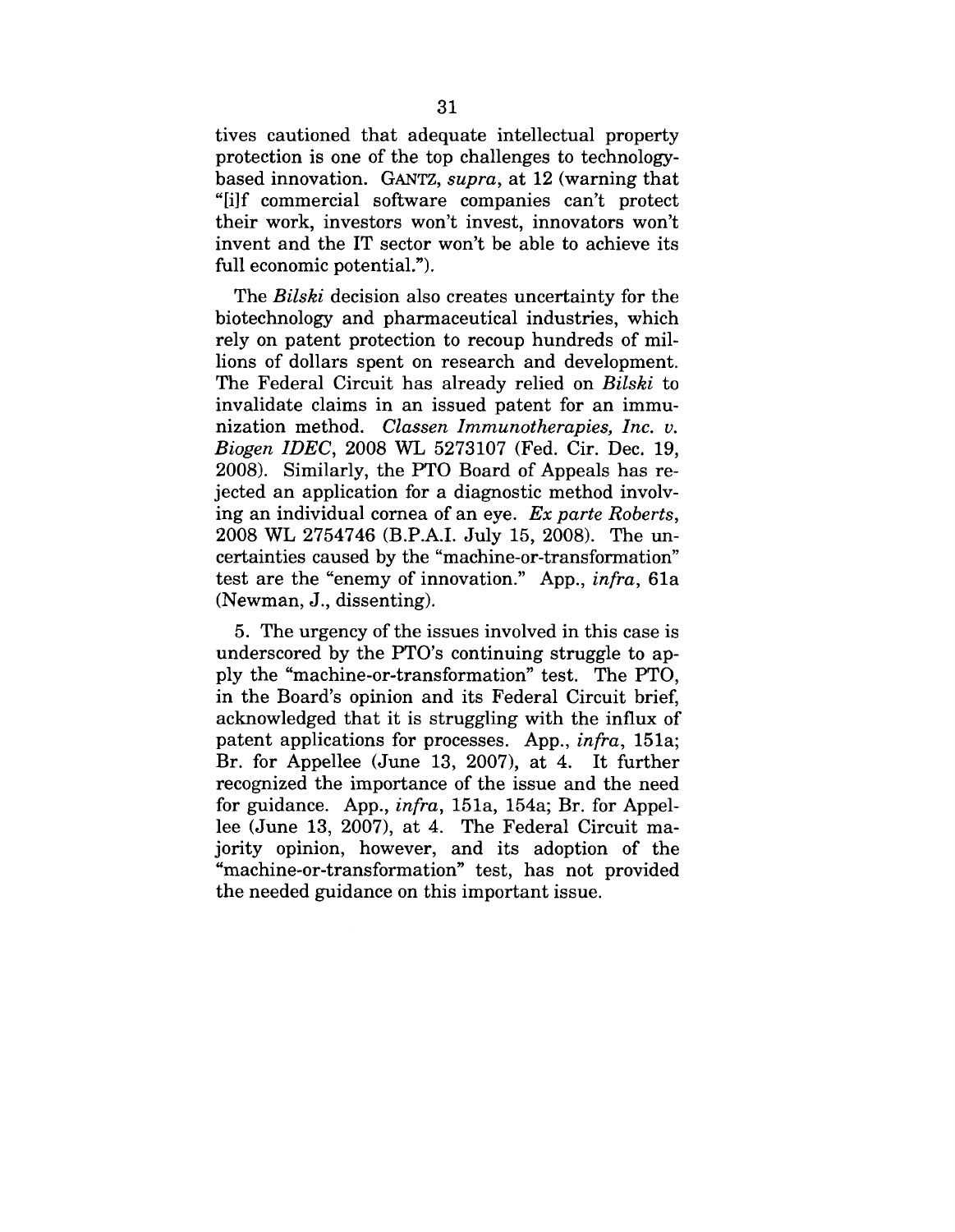Despite the Federal Circuit's holding that the "machine-or-transformation" test is the applicable test to determine whether a claim is drawn to a patenteligible process under § 101, the PTO Board of Appeals has applied the test to non-method claims in several cases. *See, e.g., Ex parte Godwin,* 2008 WL 4898213 (B.P.A.I. Nov. 13, 2008) (rejecting claims directed to a "portal server system" and a "portal server"); *Ex parte Noguchi,* 2008 WL 4968270 (B.P.A.I. Nov. 20, 2008) (rejecting claims to a "program for causing a computer connected to an external network to perform the functions of..."). The Board of Appeals has also interpreted *Bilski* as requiring that a process that transforms data must also be tied to a machine to establish patent eligibility, essentially applying a machine-and-<br>transformation test. See, e.g.,  $Ex$  parte Godwin See, e.g., Ex parte Godwin ("[T]he purported transformation of data, without a machine, is insufficient to establish patent-eligibility under § 101."); *Ex parte Noguchi* ("To the extent that Appellants' claims may transform data, we note that transformation of data, without a machine, is insufficient to establish patent-eligibility under § 101.")

In its attempt to find a "definitive" test for process patent eligibility, the Federal Circuit has disrupted settled expectations and called into question the validity of thousands of issued patents in industries central to the nation's economy. The issue in this case, i.e., the proper scope of patentable subject matter under § 101, is not only important to the nation's economy, it is "one of the broadest, most sweeping issues in patent law." *In re Comiskey,* \_\_F.3d\_\_, 2009 WL68845 at "16 n.2 (Fed. Cir. Jan. 13, 2009) (en banc) (order granting limited reh'g) (Moore, J., dissenting). The gravity of this issue warrants review by this Court.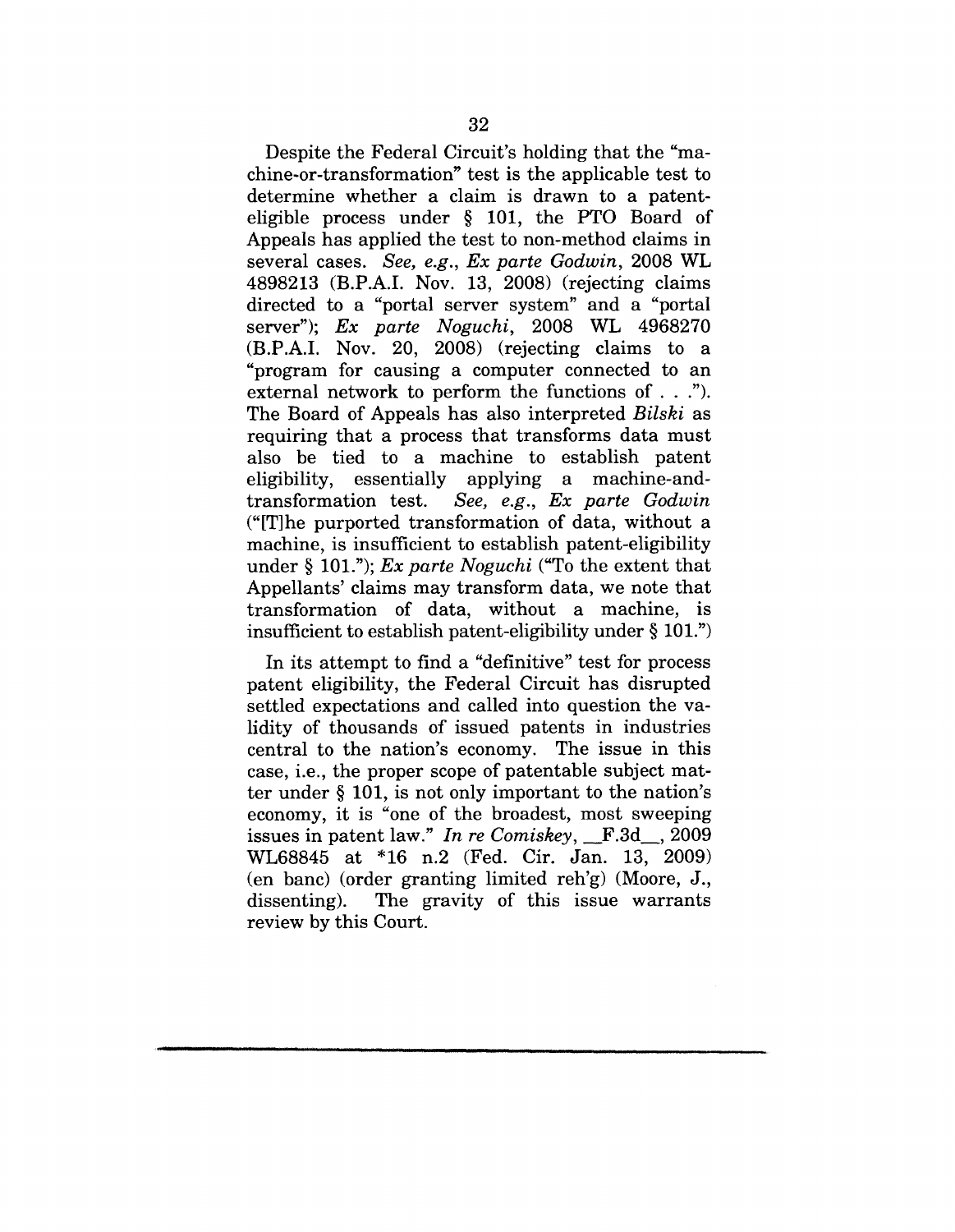## IV. THIS CASE IS A GOOD VEHICLE FOR RE-SOLVING THE QUESTIONS PRESENTED

In the nearly thirty years since the Court last considered what can be patented under § 101, the U.S. economy has evolved from one tied to manufacturing to one based on information. Rather than allowing the flexible *Diehr* test to adapt to innovations of today's knowledge economy, the *Bilski* majority anchored patentable processes with its rigid "machine-. or-transformation" test. As Circuit Judge Rader lamented, "as innovators seek the path to the next. techno-revolution, [the Federal Circuit] ties our patent system to dicta from an industrial age decades removed from the bleeding edge." App., *infra,* 134a (Rader, J., dissenting). To restore the broad flexibility of § 101, this Court's review is needed.

This case presents the opportunity for the Court to address process claims under § 101, which it appeared ready to do when it granted, then dismissed, certiorari in *Lab. Corp. of Am. Holdings v. Metabolite Labs., Inc.,* 548 U.S. 124 (2006). *Bilski* now provides a good vehicle for such review. Unlike *Lab. Corp.,* the issue of patentable processes under § 101 was properly raised and thoroughly analyzed in both the PTO and the Federal Circuit.

The PTO has acknowledged that this is a good case for review. When the Bilski applicants appealed the patent examiner's rejections under § 101 to the PTO Board of Appeals, a three-judge panel of the Board heard oral arguments. Rather than decide the case based on that hearing, the Board held a second hearing before an expanded five-judge panel. App., *infra,* 146a & n.2. In its 70-page opinion, the enlarged panel explained that "[t]he question of whether this type of non-machine-implemented sub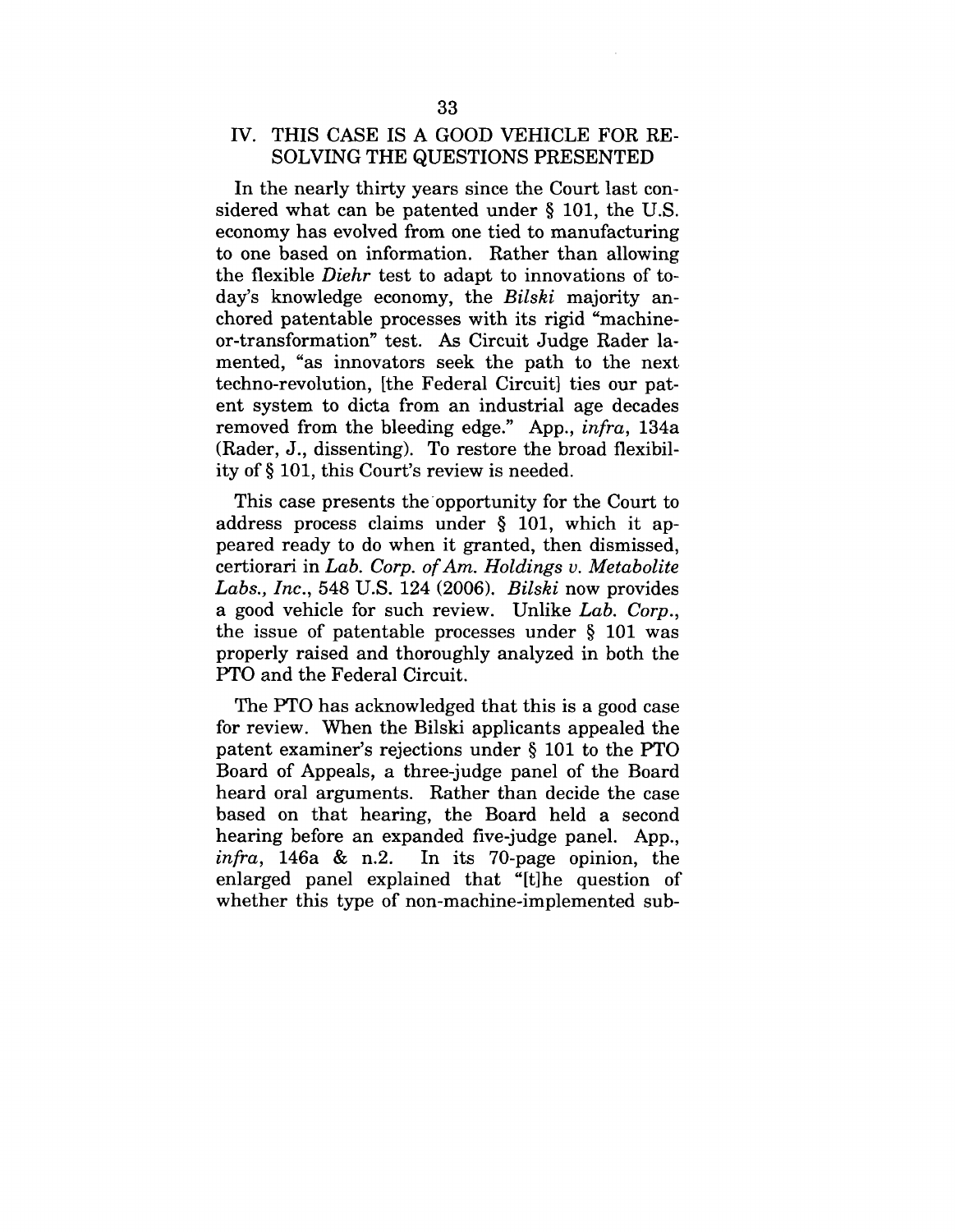ject matter is patentable is a common and important one to the [PTO], as the bounds of patentable subject matter are increasingly being tested." *Id.* at 151a. In its brief to the Federal Circuit, the PTO welcomed the opportunity to resolve the "important question" presented and acknowledged that "the PTO has struggled to offer its examiners clear guidance on this issue." Br. for Appellee (June 13, 2007), at 4.

The Federal Circuit likewise chose this case as the vehicle to decide the important question of patent eligibility for processes and to overrule its prior decisions in *State Street Bank* and *AT&T.* The court recognized the broad applicability of the questions presented when it stayed other pending § 101 cases while deciding Bilski. *See In re Comiskey, \_\_* F.3d \_\_., 2009 WL 68845 (Fed. Cir. Jan. 13, 2009) (staying consideration of petition for rehearing in case involving business method claims); *Prometheus Labs., Inc. v. May Collaborative Srvs.,* No. 2008-1403 (Fed. Cir. July 29, 2008) (staying briefing in case involving diagnostic method claims). When the court finally decided *In re Comiskey, \_\_* F.3d \_\_., 2009 WL 68845 (Fed. Cir. Jan. 13, 2009), the decision modified an earlier decision, 499 F.3d *1365* (Fed. Cir. 2007), which had been vacated by the en banc court and returned to the panel for correction. Although the need for correction alone might suggest some confusion at the Federal Circuit, the court ended up issuing four separate concurring and dissenting opinions from the denial of a more broad rehearing en banc. In dissent, Circuit Judge Newman objected that, even after *Bilski*, "It]he court continues to present a broad and illdefined exclusion of 'business methods' from access to the patent system, an exclusion that is poorly adapted to today's new and creative modalities of data handling and knowledge utilization." 2009 WL 68845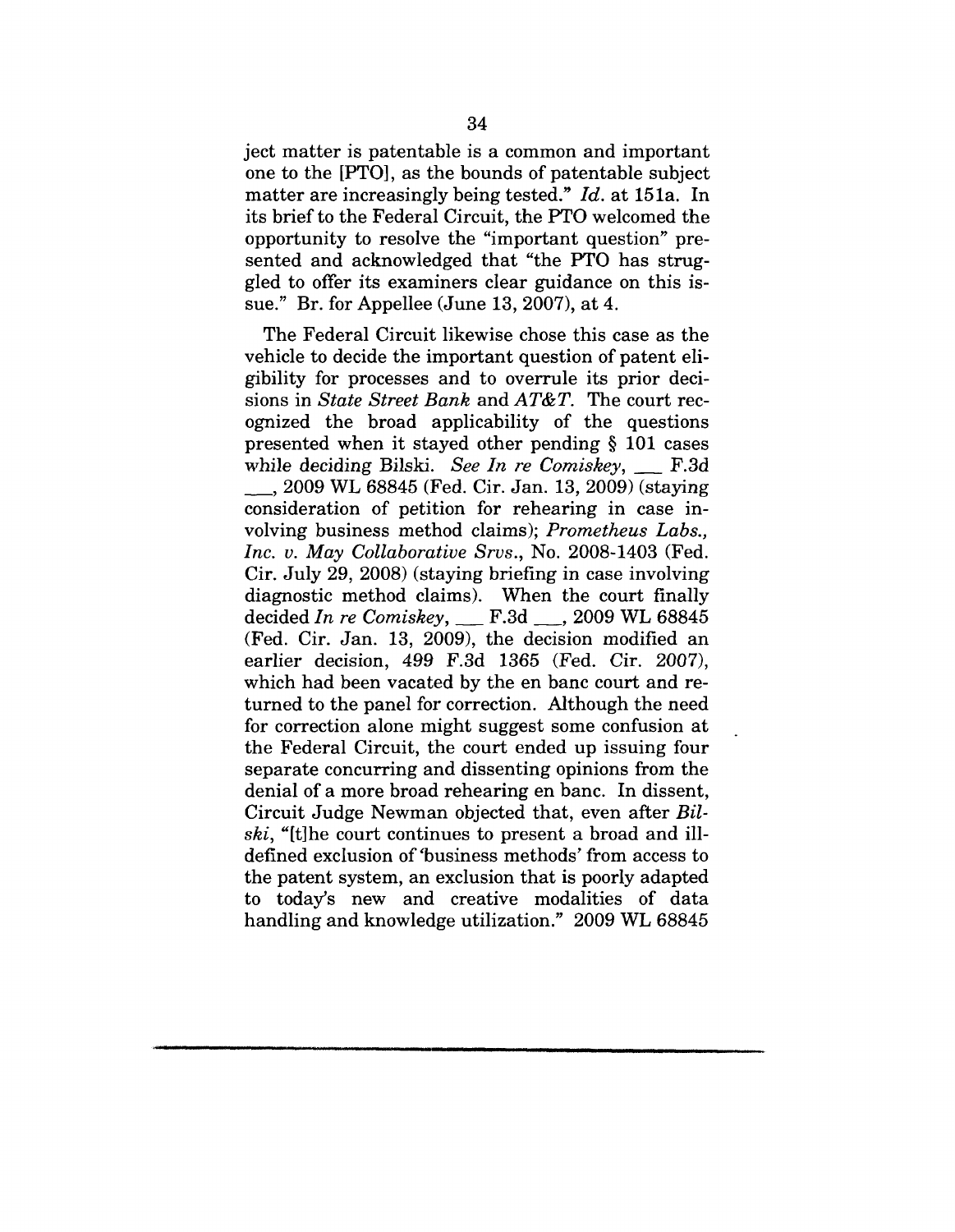at "21. Simply put, the Federal Circuit's *Bilski* decision has not laid to rest the issues concerning patenting of business methods.

Because the Federal Circuit has exclusive jurisdiction over patent cases, there can be no split in the circuits on this issue. The several opinions below, however, have comprehensively explored the issues and the competing policies, so there is no need to wait for further development of the law. Rather, the sharply-divided opinions of the Federal Circuit show that what is needed now is guidance from this Court. Indeed, the en banc court essentially invited Supreme Court review of the "machine-or-transformation" test, acknowledging that the Court "may ultimately decide to alter or perhaps even set aside this test to accommodate emerging technologies." App., *infra,* 17a.

Moreover, there is unlikely to be a better case presented any time soon. As the PTO Board noted in this case, "[o]nly a very small fraction of the cases examined by the Examining Corps are ever appealed to the [PTO Board], and only a very small fraction of the rejections affirmed by the Board will ever be appealed to the Federal Circuit." App., *infra,* 153a; *see also Ex parte Lundgren,* 76 U.S.P.Q.2d 1385, 1389 (B.P.A.I. 2005) (Smith, J., dissenting) ("Unfortunately, the federal judiciary cannot get jurisdiction of this issue [i.e., patent eligibility for business methods] unless someone takes the issue to it."). The Court should take this opportunity to restore the law for patent eligibility of processes under 35 U.S.C. § 101.